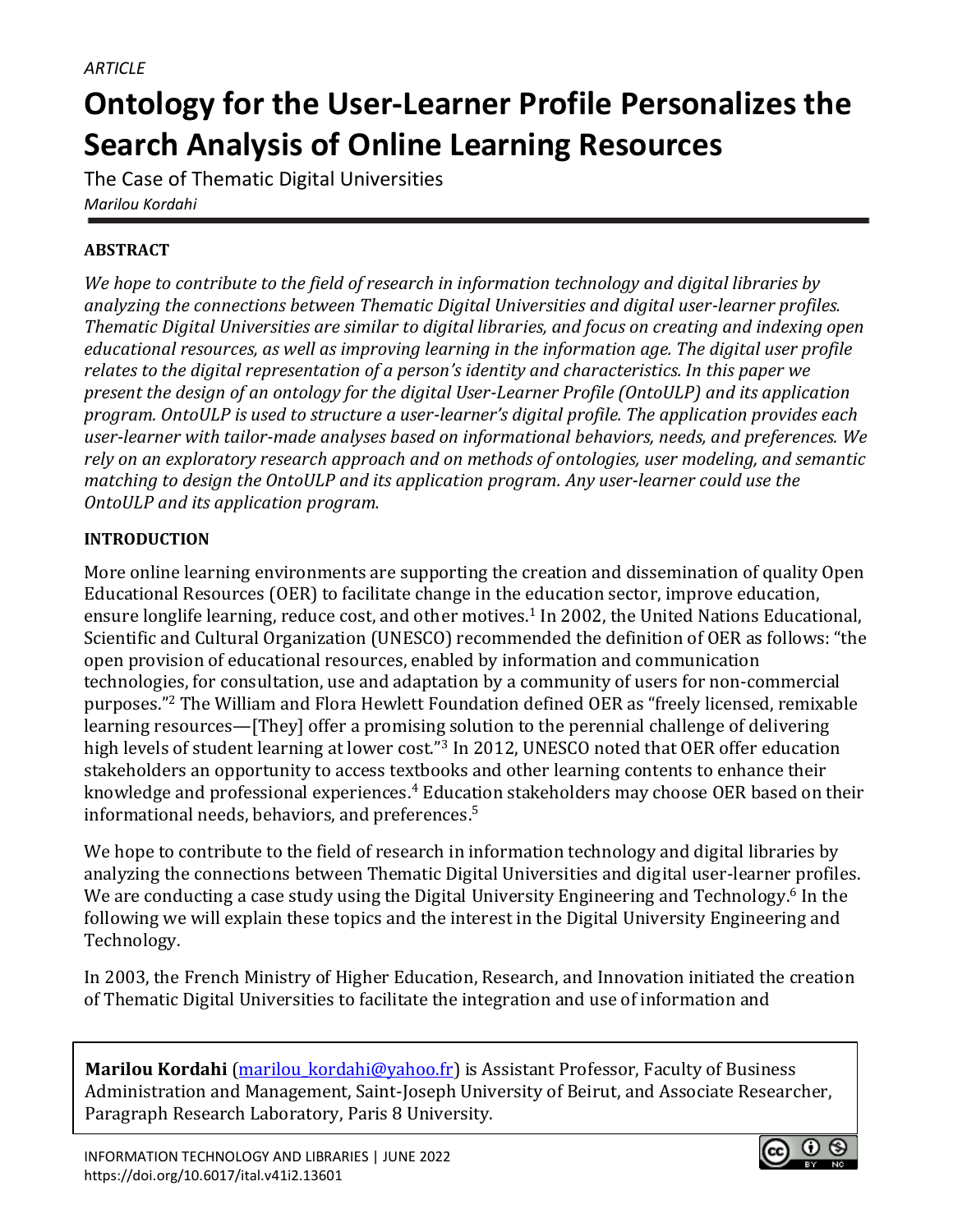communication technologies for education in university teaching practices.<sup>7</sup> In total, there are six Thematic Digital Universities which are organized by broad disciplines: health sciences and sports, engineering sciences, environment and sustainable development, humanities, economics and management, as well as technical studies. Thematic Digital Universities are similar to digital libraries, and focus on creating and indexing OER, as well as improving learning in the information age.<sup>8</sup> Although Thematic Digital libraries are mostly comprised of OER, they also develop complete training programs with some of these resources (e.g., Massive Open Online Courses, or MOOCs). They are partners with Canal-U, the video library for higher education, as well as the French national platform for Massive Open Online Courses (FUN-MOOC). Thematic Digital Universities are mostly created for learners and teachers, as they offer complementary educational resources to bachelor, masters, and doctoral programs.<sup>9</sup>

To date, learners and teachers have free access to most Thematic Digital Universities and corresponding educational resources. Registration is not required; however, without registration neither the learner nor the teacher can analyze her/his search for OER based on informational behaviors, needs, and preferences.<sup>10</sup>

We will focus on the analysis of OER metadata records in the context of Thematic Digital Universities. Each OER in the repository holds a metadata record to precisely describe its specifications to the learner or teacher (e.g., the learning level, language, and topics). Specifications are written according to the Institute of Electrical and Electronics Engineers (IEEE) standards for Learning Object Metadata (LOM),<sup>11</sup> LOMFR, and SupLOMFR. LOM provides an accurate descriptive schema of a learning object suitable for educational resources<sup>12</sup> (e.g., the classification and identification of an educational resource). LOMFR and SupLOMFR are currently applications of LOM in the French educational community.<sup>13</sup>

The Digital University Engineering and Technology attracted our attention because of the following characteristics: clear presentation of its objectives, regular information updates, priority for free access to OER and open data, 3,000 published educational resources, extensive documentation of OER indexing, interoperability of OER and metadata records, and an advanced search engine for OER. Each metadata record describes precise information on the OER, including the main title, keywords, descriptive text, educational types (or resources), learning level, copyrights, knowledge domains, topics, authors, and publishers. It is processed and structured with XML language which is human-readable and machine-readable.

Digital user profiles relate to the digital representation of a person's identity and characteristics.<sup>14</sup> Digital identity is the sum of digital traces (or "footprints") relating to an individual or a community found on the Web or in digital systems. Digital traces correspond to the user's profile, browsing history, and contribution actions.<sup>15</sup>

Our focus is the learner who wishes to use the Thematic Digital Universities for tailor-made analysis of retrieved information based on her/his needs and preferences. We offer the learner an option to register on these platforms to track behavior over time while searching for OER. Analyses are based on criteria the learner has previously chosen to personalize this search. Subsequently, we suggest using the term "digital user-learner profile." We will do our best to respect the General Data Protection Regulations when collecting information on the digital userlearner profile.<sup>16</sup> The General Data Protection Regulations are privacy laws drafted and passed by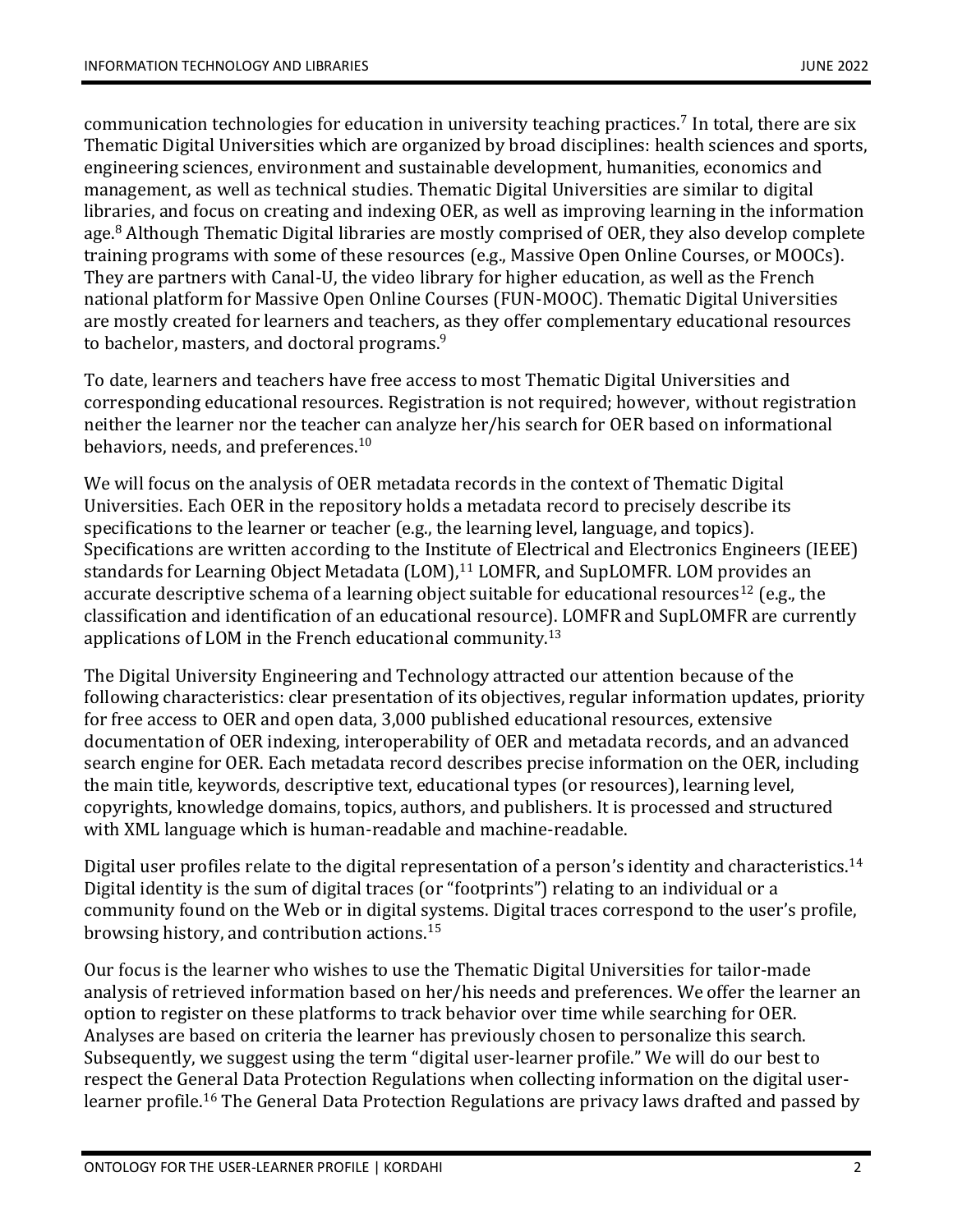the European Union that prohibit the processing, storage, or sharing of certain types of information about individuals without their knowledge and consent.

The research questions are as follows:

- 1. In the context of Thematic Digital Universities, how can a user-learner personalize the search for open educational resources according to her/his digital profile?
- 2. In this same context, what kinds of information can a user-learner analyze in a search for open educational resources according to her/his digital profile?

The objectives of this article are to present the preliminary results of work in progress on the design of the ontology for the digital User-Learner Profile (OntoULP) and its application program, the Personalized modeling System for the User-Learner profile (PSUL). We rely on the methods of ontology,<sup>17</sup> user modeling,<sup>18</sup> and semantic matching.<sup>19</sup> The method of ontology is used to describe in a formal manner a set of concepts and objects which represent the meaning of an information system in a specific area and the relationships between these concepts and objects.<sup>20</sup> The method of user modeling describes the process of designing and changing a user's conceptual understanding. It is applied to customize and adjust systems to meet the user's needs and preferences. The method of semantic matching is used to identify and relate a meaning concept (or class) to its homologous concept in tree-like schemas and to consider the concept's position in these schemas (e.g., mapping a class in an ontology to homologous concepts in metadata records). This relationship can be a one-to-one concept or one-to-many concepts.

The OntoULP is a first approach, and it will be used to structure a user-learner's digital profile in the context of Thematic Digital Universities. We design this ontology for three main reasons: to structure collected and generated information<sup>21</sup> (e.g., structuring a user-learner's learning preferences will enable the identification of learning behaviors and activities), to analyze collected and generated information<sup>22</sup> (e.g., analyzing generated information by a user-learner may predict a search for OER), as well as to facilitate relationships between a user-learner and Thematic Digital Universities<sup>23</sup> (e.g., analyzing user-learner informational behaviors may improve OER creation and dissemination).

The PSUL will be designed as an application program for the OntoULP. It will be used to provide each user-learner with tailor-made analyses based on informational behaviors, needs, and preferences. PSUL will include a secure database and web pages, namely those for registering and editing the user-learner profile and its dashboard.<sup>24</sup> OntoULP and its application program will offer each registered user-learner an opportunity to analyze the search for OER according to informational behaviors and needs.

OntoULP and PSUL could be implemented in the structure of information systems for educational and research institutions, documentation and information centers, and many others. We will finetune our analysis by relying on a case example—the Thematic Digital Universities.

This article comprises six sections. First, we will explain the exploratory research carried out in the context of Thematic Digital Universities. Second, we will present the main published works related to the subject of the article. Third, we will explain the approach followed to design and write the OntoULP. Fourth, we will discuss the creation of the PSUL application program. Fifth, we will demonstrate the integration of the designed ontology and its application program into a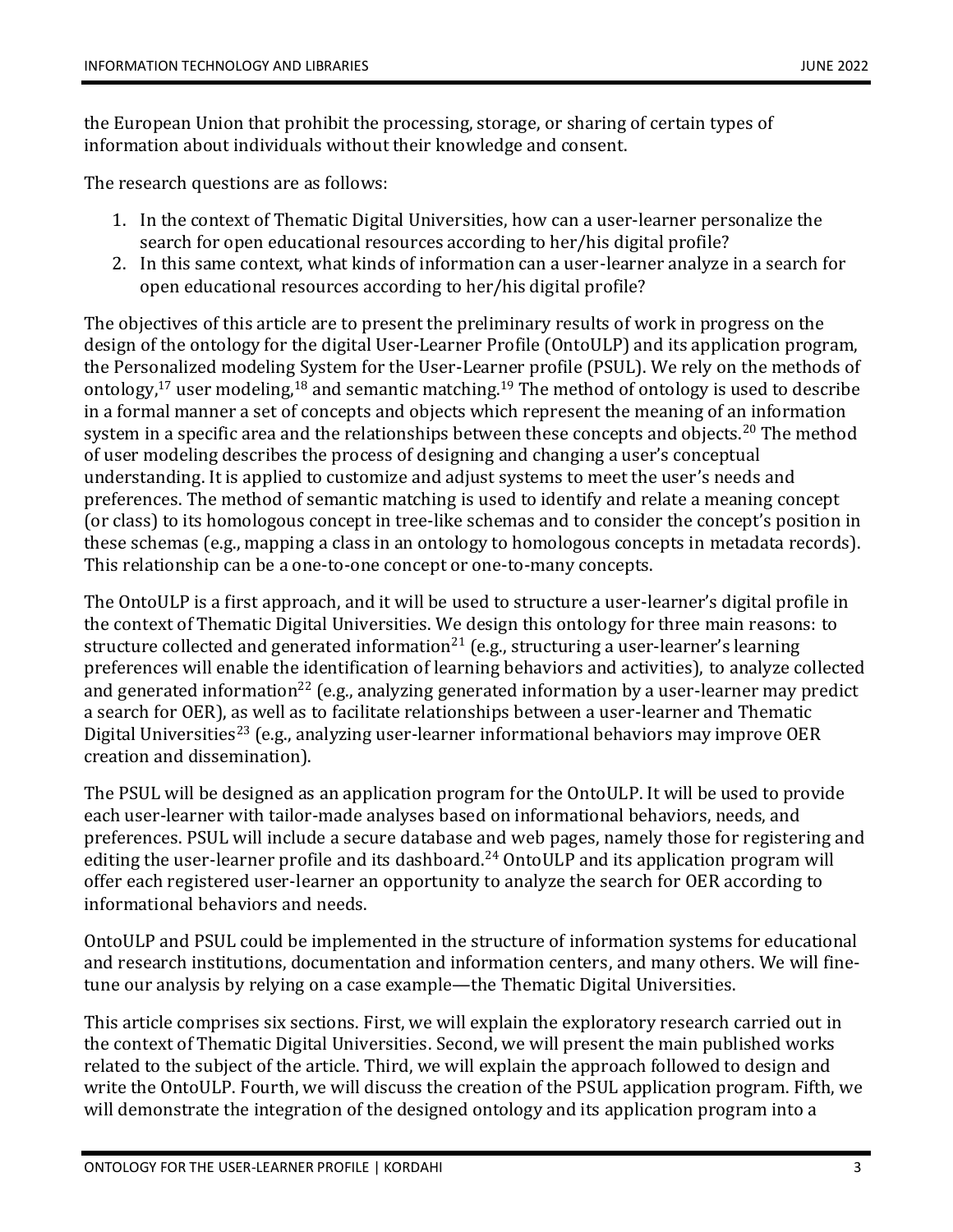mirror site to perform a technical test. Finally, we will discuss the completed work before concluding the article.

# **EXPLORATORY RESEARCH APPROACH**

This exploratory research is based on an analysis of the literature, a semistructured questionnaire, and an in-depth documentary research. We check the consistency of collected information and identify the need to personalize the search for OER as well as make tailor-made analysis of information.

## *Methods used*

During the first 18 months of the COVID-19 pandemic (November 2020–May 2021), we conducted qualitative research to deepen our comprehension of the practices of Thematic Digital Universities. We collected and interpreted primary and secondary information.

Primary information: We contacted the Digital University Association and their six Thematic Digital Universities. <sup>25</sup> Because of their extensive expertise and robust knowledge in leading or managing Thematic Digital Universities, Directors and General Secretaries were chosen to selfadminister an electronic semistructured questionnaire. We contacted seven individuals and received six responses. In this questionnaire, we asked about the following topics: the recent knowledge of Thematic Digital Universities, conditions of access to OER, metadata records indexing as well as user-learner's expectations. An example of the questionnaire is included in the appendix.

Secondary information: We analyzed a report by the French General Inspectorate of the National Education and Research Administration. We have also studied recently-published scientific articles by Anne Boyer (2011), Deborah Arnold (2018), <sup>26</sup> and Sihem Zghidi and Mokhtar Ben Henda (2020).

The results and findings will be explained in the following paragraphs.

# *Results of information collection*

We have compared responses to the questionnaire and contents of published documents and articles.

For the Digital University in Health Sciences and Sports, "resources are mostly accessible to learners from member universities, through an identification system based on the university email address."<sup>27</sup> Only a few resources are open to the public. Otherwise, according to comments gathered from the other four digital universities and Digital University Association, "Thematic Digital Universities are part of global movements providing access to OER by promoting open access to knowledge."<sup>28</sup> They are an opportunity for learners to discover new disciplines and explore new areas.<sup>29</sup> In fact, "the process for indexing metadata records meets standards for education, such as LOM, LOMFR and SupLOMFR."<sup>30</sup> At present, there is no feedback on the use of Thematic Digital Universities platforms. In other words, "Thematic Digital Universities have no information about learners who view OER, because there is no login and password. This is done on purpose to make them as open as possible."<sup>31</sup> These platforms are considered as a means of selftraining with quality assurance, as the documents have been produced and validated by higher education teachers. "Thematic Digital Universities provide a certain flexibility allowing learners to work when and where they want."<sup>32</sup>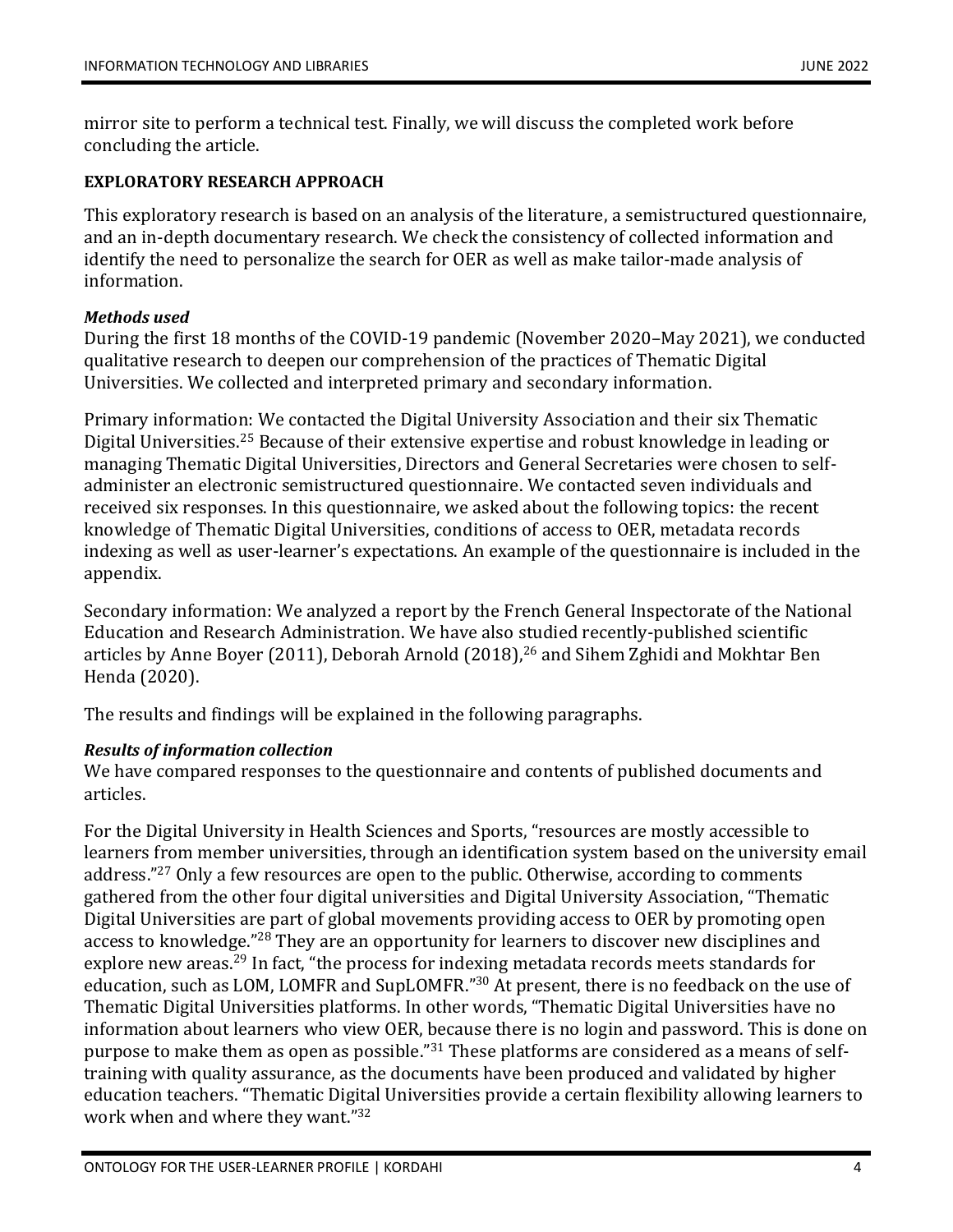# *Findings*

Five Thematic Digital Universities and the Digital University Association responded to the semistructured questionnaire. Two Thematic Digital Universities can track user-learners' behaviors. These digital universities are related to the disciplines of health and sport in addition to technical studies. To date, four Thematic Digital Universities cannot track user-learners' interactions based on informational behaviors and preferences. OntoULP and its application program could be implemented in four Thematic Digital Universities, which are related to the disciplines of engineering sciences, environment and sustainable development, humanities, economics, and management.

# **LITERATURE REVIEW**

To our best knowledge, published research works addressing this research subject are limited in the context of Thematic Digital Universities.<sup>33</sup> We analyze the most recent ontologies and user modeling systems that are close to our research objectives. The main works we use are those of Bloom et al. (1984),<sup>34</sup> Smythe et al. (2001),<sup>35</sup> Green and Panzer (2009),<sup>36</sup> and Kordahi (2020),<sup>37</sup> in addition to Kelly and Belkin (2002). The work methods and field studies these researchers have developed are useful to design the structure of the OntoULP and the model of its application program. In the following paragraphs, we will explain these works and the relationships with this research article.

# *Selection of recently published works*

In 2020 and 2021, Kordahi designed an ontology and a personalized dashboard for userlearners.<sup>38</sup> The objectives of these works were to track individual searches for OER and compare them with a user-learner's field of work. To design her ontology, Kordahi relied on standardized ontologies and validated taxonomies which are used in online learning environments, namely the IMS Learner Information Profile (IMS LIP)<sup>39</sup> and Bloom's Taxonomy. The personalized dashboard was linked to the user-learner ontology. The designed dashboard was tested technically with its ontology in a digital library environment to examine its performance. Kordahi used the methods of ontologies and semantic matching.

# *Learner model*

We are mostly interested in the learner model<sup>40</sup> as it "is a model of the knowledge, difficulties and misconceptions of the individual [learner]." <sup>41</sup> As students learn the educational resources they find, the learner model is updated to display their current progress. The model can continue to tailor students' interactions as they learn. There are several learner models, such as the IMS LIP.<sup>42</sup> We examine the IMS LIP, which is based on a standardized data model describing a learner's characteristics. It is mainly used to manage a student's learning history to discover her/his learning opportunities. IMS LIP is made from 11 categories that gather learning information: "the identification, goals, qualifications and licenses, activity, interest, competency, accessibility, transcript, affiliation, security, and relationships."<sup>43</sup> This model has been successfully used by many renowned researchers (e.g., Paquette  $2010^{44}$ ) to design a learner model and then adapt it to appropriate contexts.

IMS LIP's reliability, accuracy, and flexibility match well with the OntoULP motives. We will use it to begin designing the structure of the OntoULP and adapt it to the Thematic Digital Universities context. We will also consider the IEEE LOM, LOMFR, and SupLOMFR classification fields. This measure will be used to improve semantic matching between the OntoULP and OER metadata records.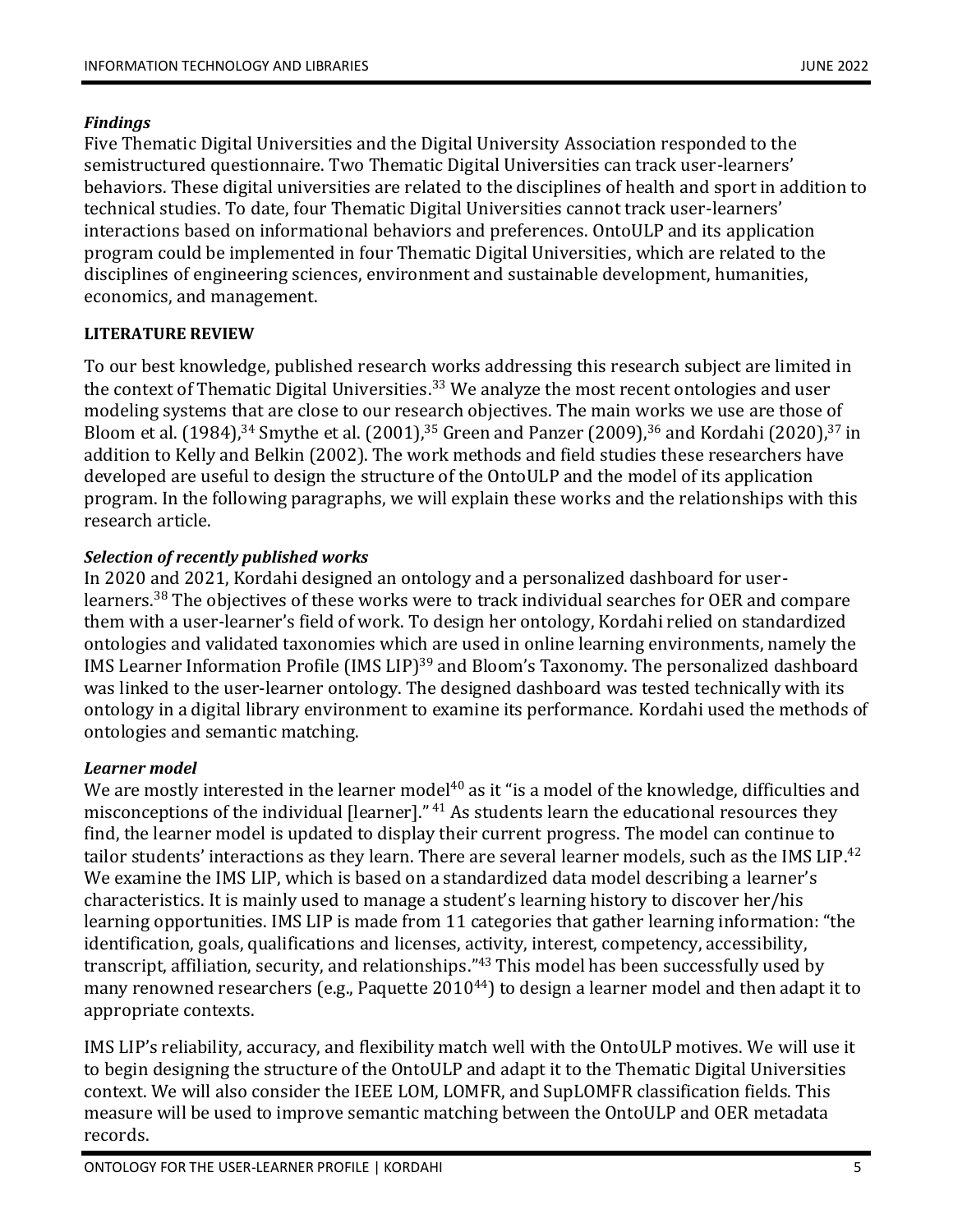# *Taxonomy of educational objectives*

We examine the user-learner's educational objectives to meet informational needs and expectations.<sup>45</sup> In each OER metadata record, educational objectives are defined based on Bloom's Taxonomy (e.g., "understand the context and rules of scientific publication"<sup>46</sup>). Bloom et al. have developed a taxonomy for educational objectives to classify statements teachers expected students to learn as a result of lessons and instructions. The researchers described a method for allowing students to achieve educational goals while carrying out exercises utilizing the resources of the environment. Bloom et al. relied on in-depth qualitative studies to design and validate this taxonomy. Bloom's Taxonomy contains the following six major categories related to the cognitive domain: knowledge, comprehension, application, analysis, synthesis, and evaluation. This taxonomy was revised in 2001 by Lorin Anderson et al*.* <sup>47</sup> Bloom's Taxonomy is still in use internationally as in the works of Kordahi*.*

Integrating Bloom's Taxonomy into the OntoULP will enhance the structure of a user-learner's educational objectives. These educational objectives will be organized in six categories allowing the user-learner to refine her/his informational goals. Therefore, we will create a mutual link between the user-learner's educational objectives and OER educational objectives.

## *Knowledge domains*

Knowledge organization systems<sup>48</sup> are seen as a valuable component for searching for OER.<sup>49</sup> Our research includes analyses of OER metadata records to establish relationships between their knowledge topics and the user-learner's topics of interest. In the Thematic Digital Universities' metadata records, a precise classification is reported respecting both knowledge topics and Dewey Decimal Classification (e.g., geographic information systems (526.028 5)).<sup>50</sup> The *Dewey Decimal Classification and Relative Index* 22nd edition, <sup>51</sup> published in 2003 by the Online Computer Library Center,<sup>52</sup> is being used worldwide in digital libraries and by the Thematic Digital Universities.<sup>53</sup>

In their works published in 2009, Green and Panzer have developed an ontology to structure knowledge domains.<sup>54</sup> This ontology recognizes two classes, which are Dewey classes and knowledge topics. We selected the Dewey Decimal Classification for the OntoULP because the Thematic Digital Universities are already using it. We will rely on Green and Panzer's ontology to structure the knowledge domains in the OntoULP (e.g., the use of Dewey classes and knowledge topics). We will establish relationships between the knowledge domains and user-learner model, allowing the user-learner to choose the most appropriate learning topics.

#### *User modeling system*

The "user modeling system for personalized interaction and tailored retrieval" is useful for analyzing each user-learner's informational needs and preferences.<sup>55</sup> Kelly and Belkin's system helps the user to track informational needs over time. It contains three classes of models and a set of interactions. The "general behavioral model" tracks information seeking and user behavior to determine informational needs. The "personal behavioral model" characterizes each user's information search according to specific preferences and behaviors. The "topical models" are associated with concepts related to each user's informational behaviors.

This model is developed by renowned researchers specialized in information retrieval and corresponds to the objectives of the research article. We will use the structure of Kelly and Belkin's model (2002) to design the PSUL application program, in the context of Thematic Digital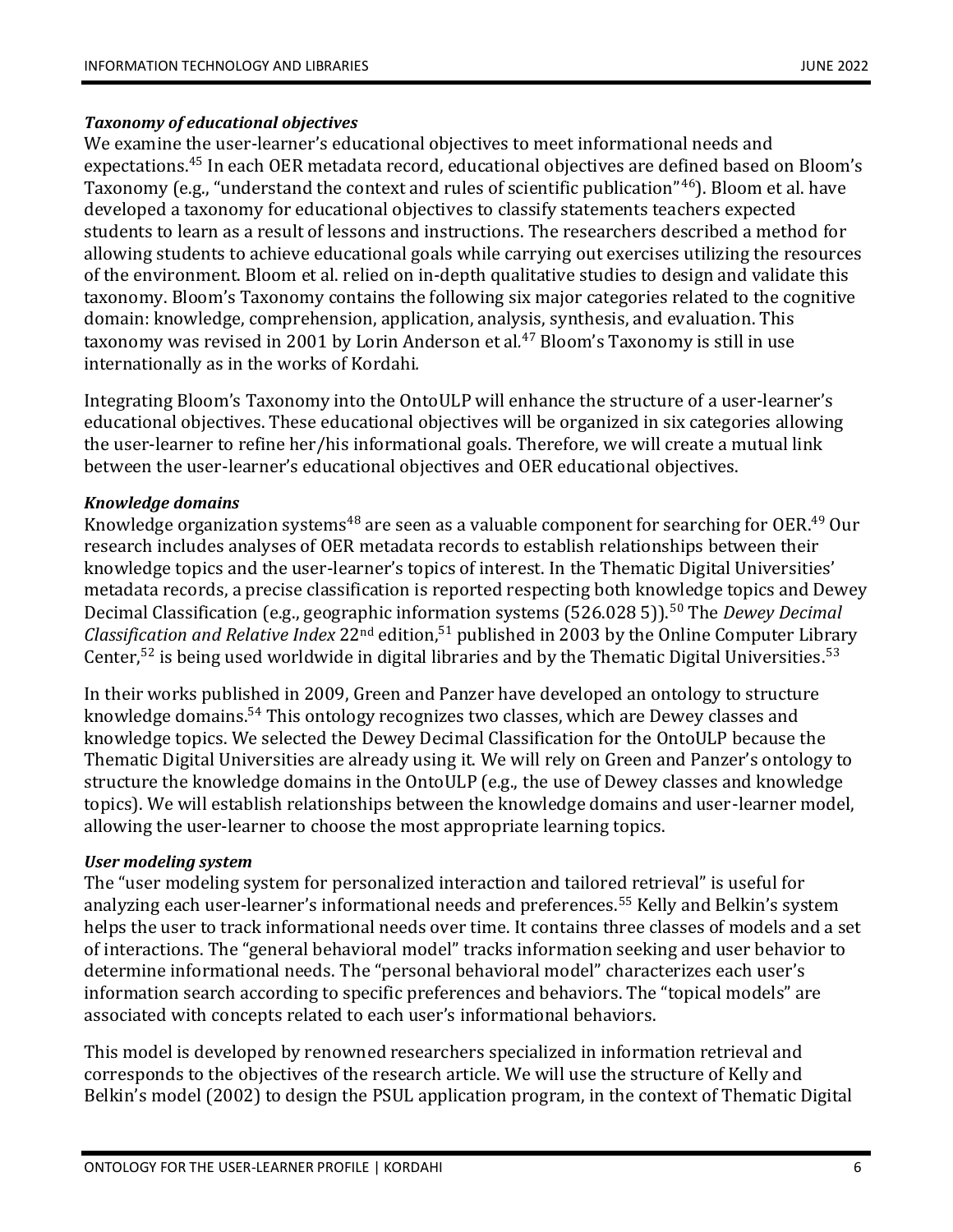Universities. Relationships between both the PSUL and OntoULP ontology will be established to carry out personalized analyses of OER search.

# **ONTOULP ONTOLOGY**

OntoULP's design is based on the works discussed in the previous section. It consists of two stages. We start by writing it. We then describe the ontology and emphasize the relationships between different entities.

#### *Writing the ontology*

We write OntoULP with Protégé Editor and use the HermiT inference engine to check the consistency of classes and their relationships with objects. The ontology's first approach is saved in OWL format, which is compliant with the Semantic Web technologies.

#### *OntoULP description*

The ontology is comprised of five subsystems. These are: user-learner, user-learner model, educational objectives, learning design, and knowledge domains. Each subsystem is composed of classes that inherit the attributes of the subsystem on which they depend. For brevity, the figures show the hierarchical representation of these subsystems.

The user-learner subsystem contains all recorded private information on the digital user-learner profile. The classes *personal information*, *identification sessions*, and *traces* provide information about the user-learner's behavior and search history for OER, e.g., the search duration for OER (see fig. 1).

The user-learner model subsystem is responsible for structuring collected information related to learning behaviors and needs, namely the classes *identification*, *interest*, *learning level* (or qualifications and licenses), *personal preferences* (or accessibility), *activities*, *learning objectives* (or goals), *affiliation*, and *network of contacts* (or relationships). In the context of Thematic Digital Universities, the resulting subsystem is composed of eight classes instead of eleven. The userlearner model subsystem conveys the structured information to the user-learner subsystem. Figure 1 shows the structure of both subsystems, the user-learner and user-learner model*.*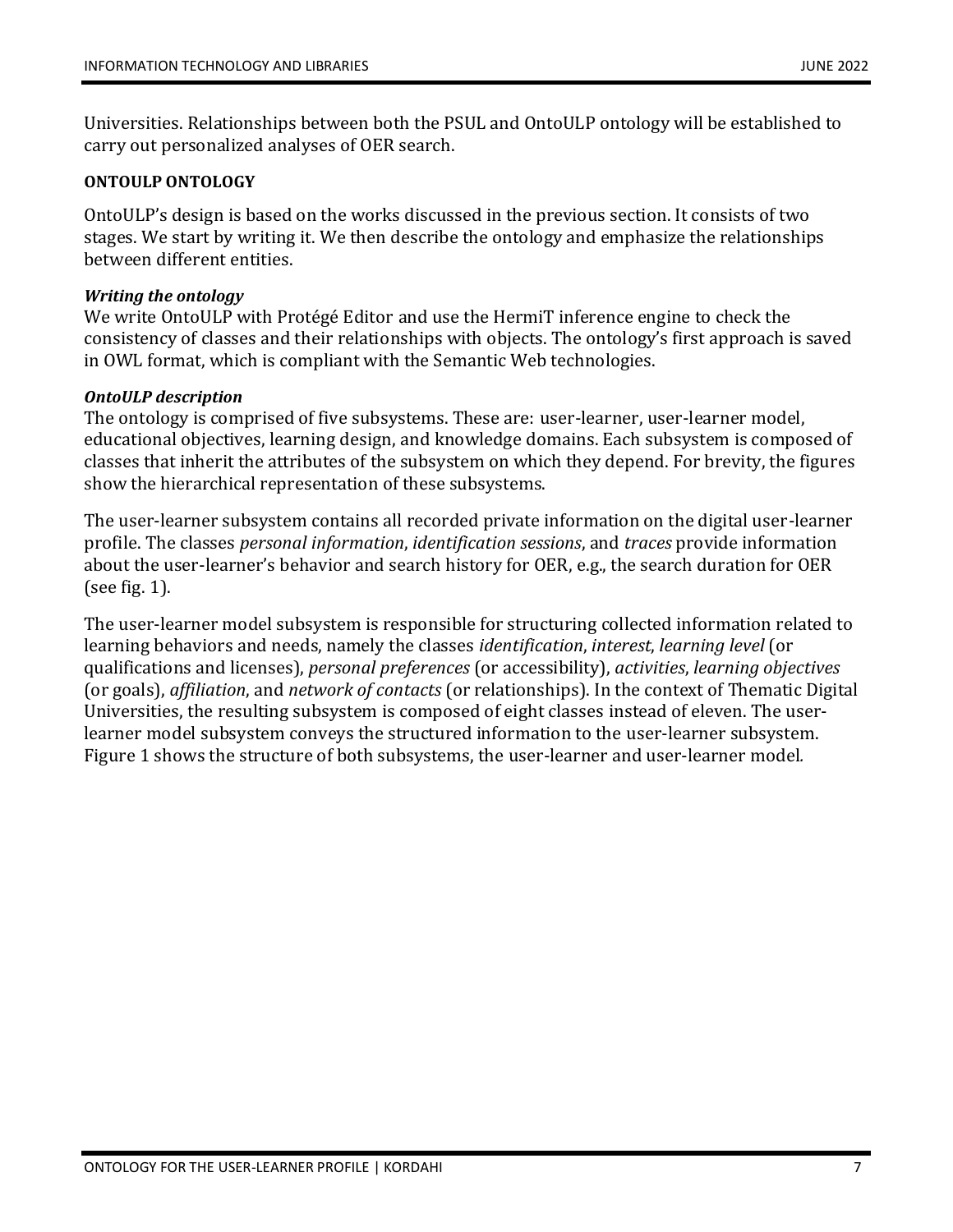

**Figure 1.** Hierarchical representation of both subsystems, the user-learner and user-learner model*.*

The educational objectives subsystem includes cognitive objectives involved in the process of acquiring knowledge. We design their structure by adapting Bloom's Taxonomy. The *cognitive objectives* class includes six interrelated subclasses: *remember* (or knowledge), *understand* (or comprehension), *apply* (or application), *analyze* (or analysis), *synthetize* (or synthesis), and *evaluate* (or evaluation). The *cognitive objectives* class is enhanced with the IEEE LOM, LOMFR, and SupLOMFR classification fields enabling the user-learner to choose objectives which best describe their needs and preferences, e.g., the class *apply* has subclasses *design, choose* (see fig. 2).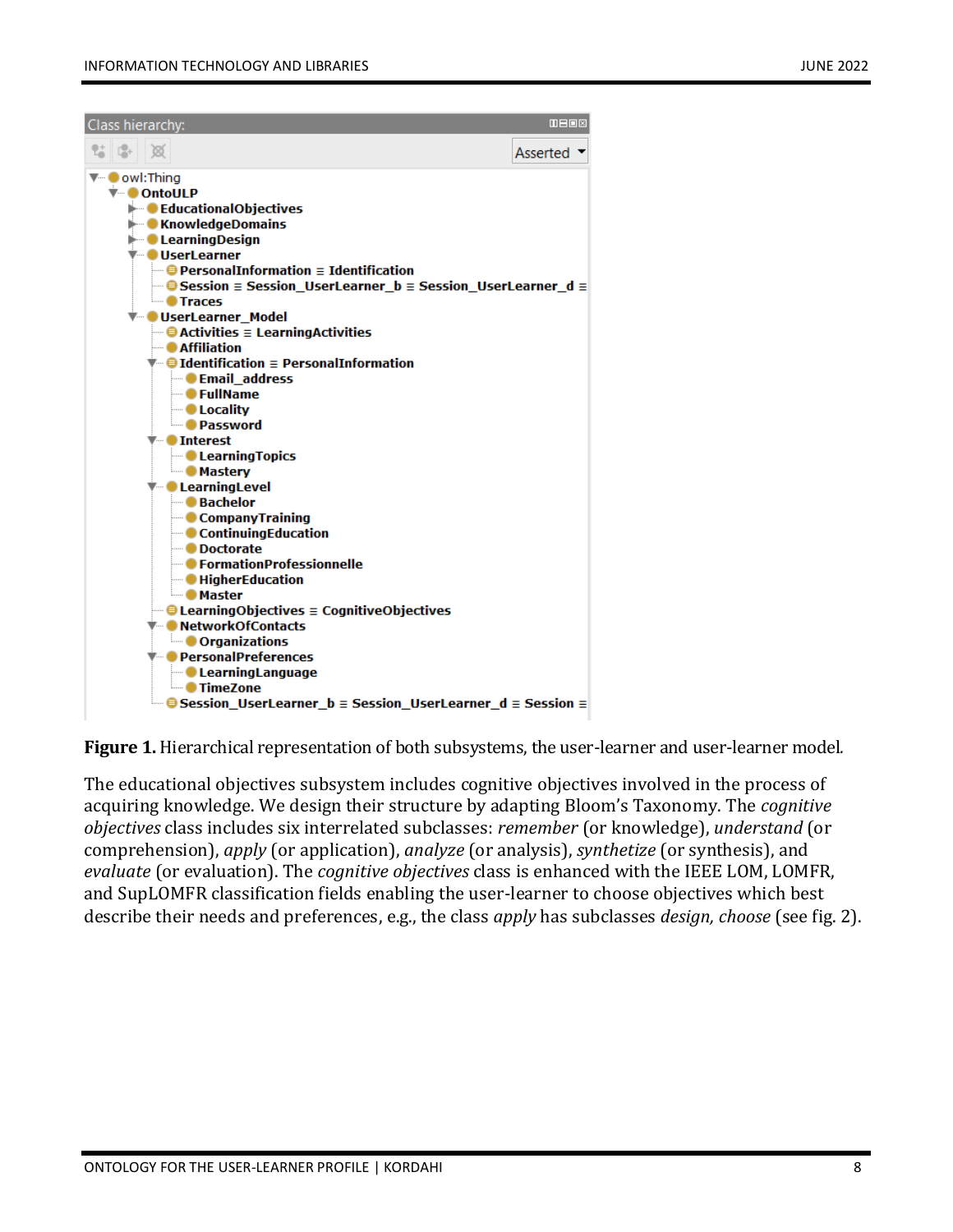

**Figure 2.** Hierarchical representation of educational objectives and learning design subsystems.

The learning design subsystem is an adaptation of the IMS Learning Design model, in the context of Thematic Digital Universities.<sup>56</sup> The learning design subsystem has two main classes: the userlearner's *environment* and *learning activities*. The *environment* class has six Thematic Digital Universities as subclasses. In a general manner, information about the *environment* class comes from Thematic Digital Universities platforms (e.g., the viewed metadata records). The *learning activities* class has *resources* as a subclass. The *resources* subclass is also enriched with the IEEE LOM, LOMFR, and SupLOMFR classification fields to complete its structure and meet the userlearner's needs and expectations. Further, we have connected the *learning activities* with *cognitive objectives* classes to ensure continuity between them (e.g., the subclass *experimentation* is associated with subclass *analyze*). Figure 2 illustrates the main structure of both subsystems, the learning objectives and learning design.

The knowledge domains subsystem contains the main class *Dewey Decimal Classification* and class *contacts*. This main class has two subclasses: *Dewey classes,* with the corresponding *divisions* as subclasses, and *knowledge topics,* with the corresponding *subtopics* as subclasses (e.g., *Science topic* corresponds to *Dewey class 500*, *Manufacturing subtopic* corresponds to *division 670*).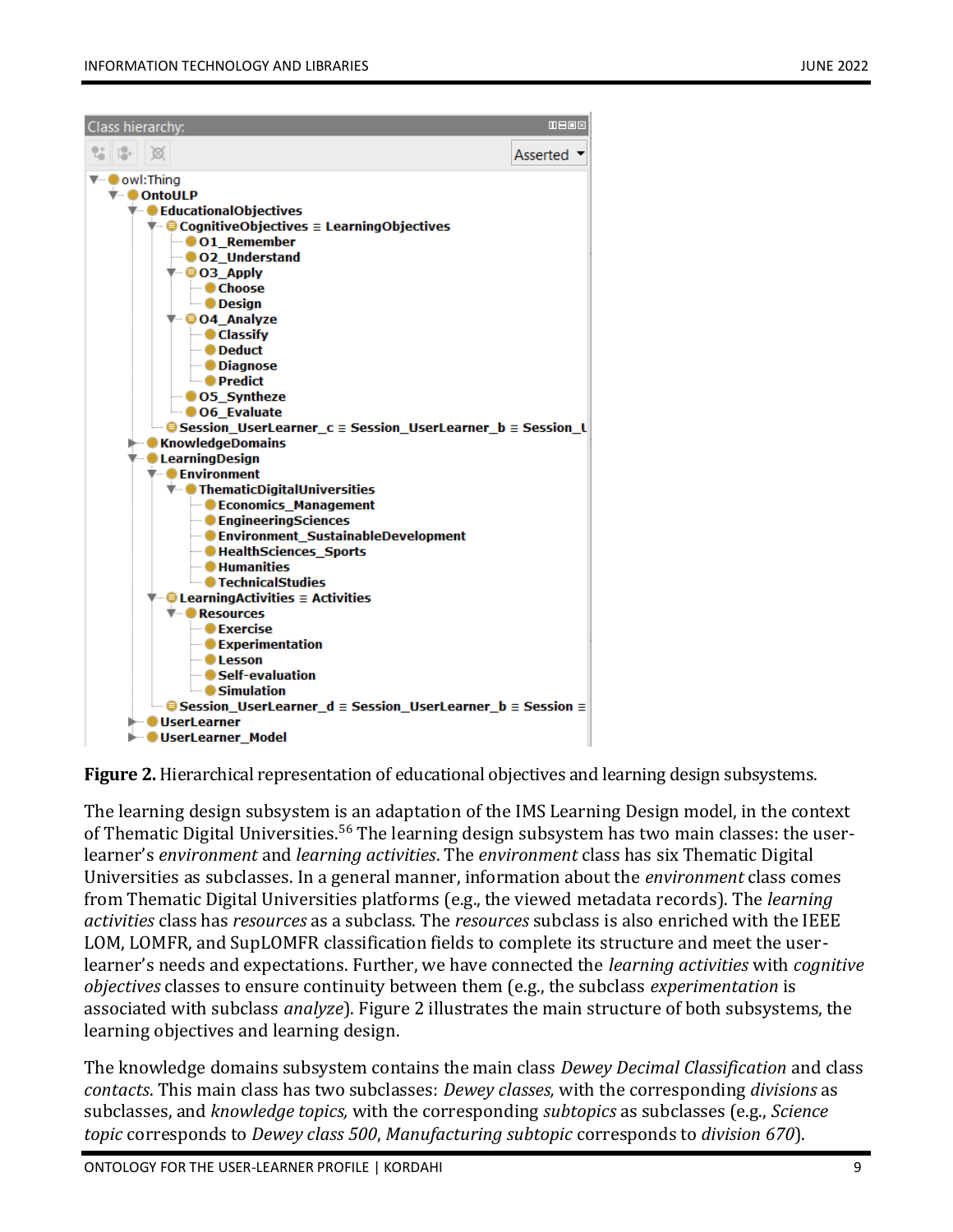| Class hierarchy: owl:Thing                                                                                                                                                                                                                                                                                                                                                                                                                                                                                                                                                                                                                                                                                                                                                                                                                                                                                                                                                                                                                            | $\blacksquare$ $\blacksquare$ $\blacksquare$ $\blacksquare$ |  |
|-------------------------------------------------------------------------------------------------------------------------------------------------------------------------------------------------------------------------------------------------------------------------------------------------------------------------------------------------------------------------------------------------------------------------------------------------------------------------------------------------------------------------------------------------------------------------------------------------------------------------------------------------------------------------------------------------------------------------------------------------------------------------------------------------------------------------------------------------------------------------------------------------------------------------------------------------------------------------------------------------------------------------------------------------------|-------------------------------------------------------------|--|
|                                                                                                                                                                                                                                                                                                                                                                                                                                                                                                                                                                                                                                                                                                                                                                                                                                                                                                                                                                                                                                                       | Asserted                                                    |  |
| owl:Thing<br><b>OntoULP</b><br>$\blacktriangleright$ <b>C</b> Educational Objectives<br>▼ CknowledgeDomains<br>$\blacksquare$ Contacts<br>▼ • DeweyDecimalClassification<br><b>V</b> -DeweyClasses<br>$\blacktriangleright$ 000<br>$\blacktriangleright$ 0 100<br>$\blacktriangleright$ 0 200<br>$\blacktriangleright$ 0300<br>$\blacktriangleright$ 0400<br>$\blacktriangleright$ 0.500<br>$\blacktriangleright$ 0.600<br>$\blacktriangleright$ 0700<br>$\blacktriangleright$ 0800<br>$\blacktriangleright$ 0900<br><b>▼ CKnowledgeTopics</b><br>l⊢ O Arts<br>ComputerScience_Knowledge_Systems<br>$\blacktriangleright$ <b>O</b> History<br><b>E</b> Language<br>$\blacktriangleright$ • Literature rhetoric and criticism<br>$\blacktriangleright$ Philosophy<br>$\blacktriangleright$ <b>O</b> Religion<br>$\blacktriangleright$ Science<br>► ● SocialSciences_Sociology_Anthropology<br><b>E</b> Technology<br>$\blacksquare$ Session UserLearner a $\equiv$ Session UserLearner b $\equiv$ Session<br><b>E</b> LearningDesign<br>► OUserLearner |                                                             |  |
| ▶ ● UserLearner Model                                                                                                                                                                                                                                                                                                                                                                                                                                                                                                                                                                                                                                                                                                                                                                                                                                                                                                                                                                                                                                 |                                                             |  |



The subclass *knowledge topics* is related to the subclass *user-learner's learning topics* to improve informational behavior analyses. The class *contacts* is linked to the subclass *user-learner's network of contacts* to analyze the strength or weakness of networks between the user-learner and OER publishers/authors (see fig. 1).

The subsystem knowledge domains can deal with questions which belong to different levels in the OntoULP. For example, which learning topics is the user-learner looking for? Which network of contacts is the user-learner interested in? What are the activities related to the user-learner learning topics? What keywords searched relate to the user-learner's learning topics?<sup>57</sup> In Figure 3, we show some of the subsystem's elements.

# **PERSONALIZED MODELING SYSTEM FOR THE USER-LEARNER PROFILE**

The PSUL is based on the works discussed in the previous sections. It is written with PHP, JavaScript, and XML, computing languages for the Web. This new modeling system comprises three classes of models: the general behavioral, personal behavioral, and topical (see fig. 4).

The general behavioral model has two roles. It registers a user-learner's digital profile in order to determine informational needs and preferences for OER. It also collects informational behaviors of a user-learner while viewing OER metadata records for tailor-made analyses. The general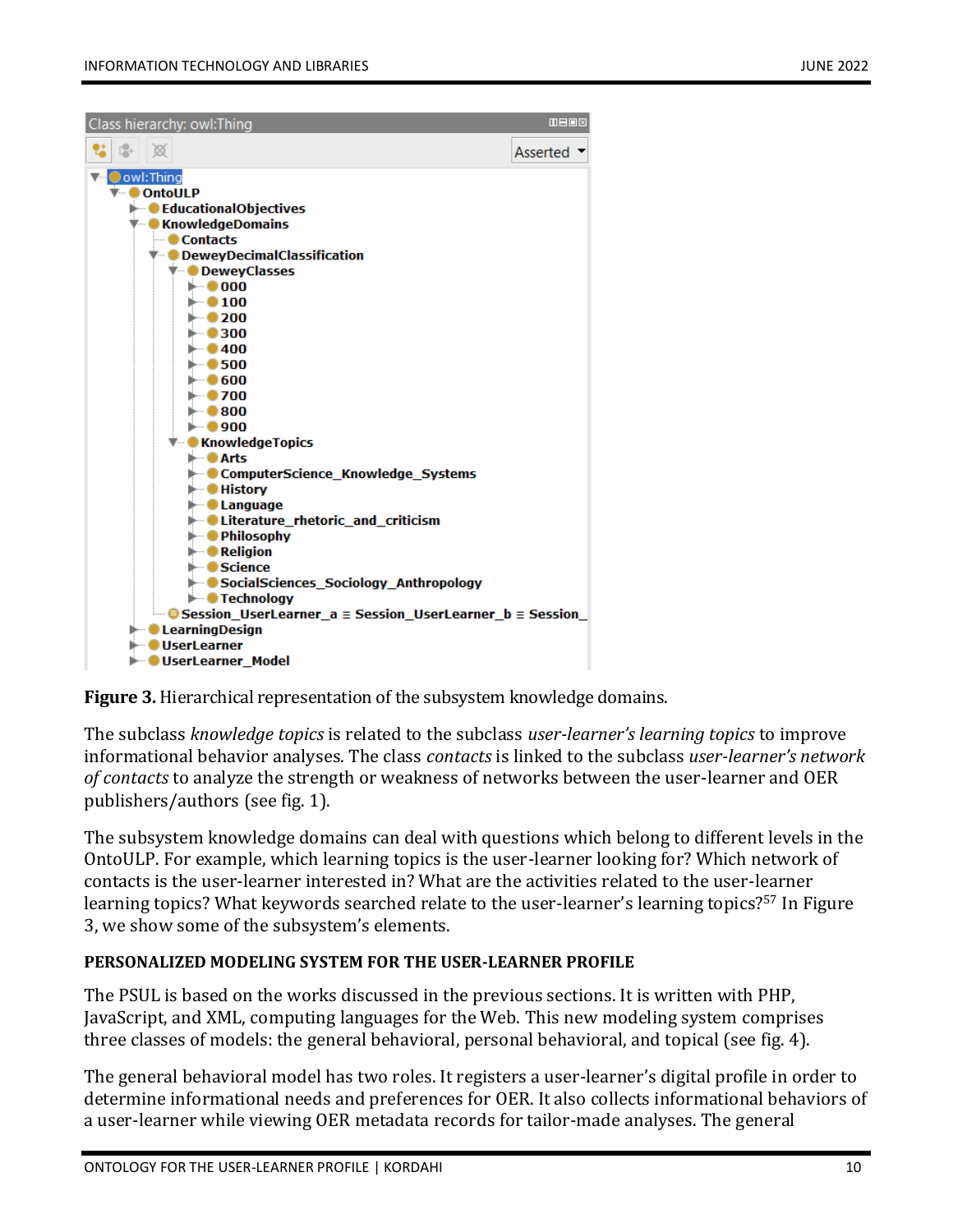behavioral model includes the ontology OntoULP as well as user-learner registration and editing pages. The registration page contains relevant information about a user-learner, an option to accept or reject data collection, and a list of choices for behavioral analyses. Once registered, the user-learner can modify her/his profile from the editing page. Both pages are mapped to the OntoULP to populate criteria fields. The user-learner profile information is stored in a secure database (as described in the introduction).

The personal behavioral model is used to analyze information according to the registered digital user-learner profile and informational behaviors. It contains a set of queries to collect and tailor information for each user-learner. The sources of information are the general behavioral model and OER metadata records. This model is designed based on analyses of the general behavioral model. When a user-learner begins searching for OER, the general behavioral model provides the personal behavioral model with all profile information as well as the history of OER search. This information is transmitted to make an adjustment to the personalized user-learner profile. The user-learner profile changes as the personal behavioral model receives more information from the general behavioral model. Informational interactions connect the personal behavioral model to topical models.

The topical models bring together all analyses of OER search for each user-learner.<sup>58</sup> They are inferred from the personal behavioral model. Informational interactions connect the topical models to the general behavioral model. For now, we have designed four topical models and present their outcome in the user-learner dashboard page. This page may be used as a practical dashboard providing feedback to each user-learner, who can use these analyses to adjust or make changes in the profile or the OER search.

Topical model 1 is used to synthesize each user-learner's search history and to suggest a profile adjustment. The suggested adjustment is based on analyses of user-learner behavioral trends.<sup>59</sup>

Topical model 2 allows each user-learner to examine the list of knowledge topics which have caught her/his attention. It contains two separate lists describing viewed OER metadata records and matching them to the chosen topics of interest.

Topical model 3 shows comparative analyses between the user-learner's preference criteria and viewed metadata records. The user-learner can interact with this model by comparing the chosen topics of interest to the viewed knowledge topics. The user-learner can also compare the chosen learning activities to the viewed teaching pedagogies. The teaching pedagogies as well as knowledge topics are extracted from OER metadata records (see fig. 5a).

Topical model 4 highlights each user-learner's interest based on the keyword search volume. The user-learner can interact with this model by studying the relationships between searched keywords and chosen topics of interest (see fig. 5a and fig. 5b). Figure 4 shows the diagram of PSUL as explained in the paragraph.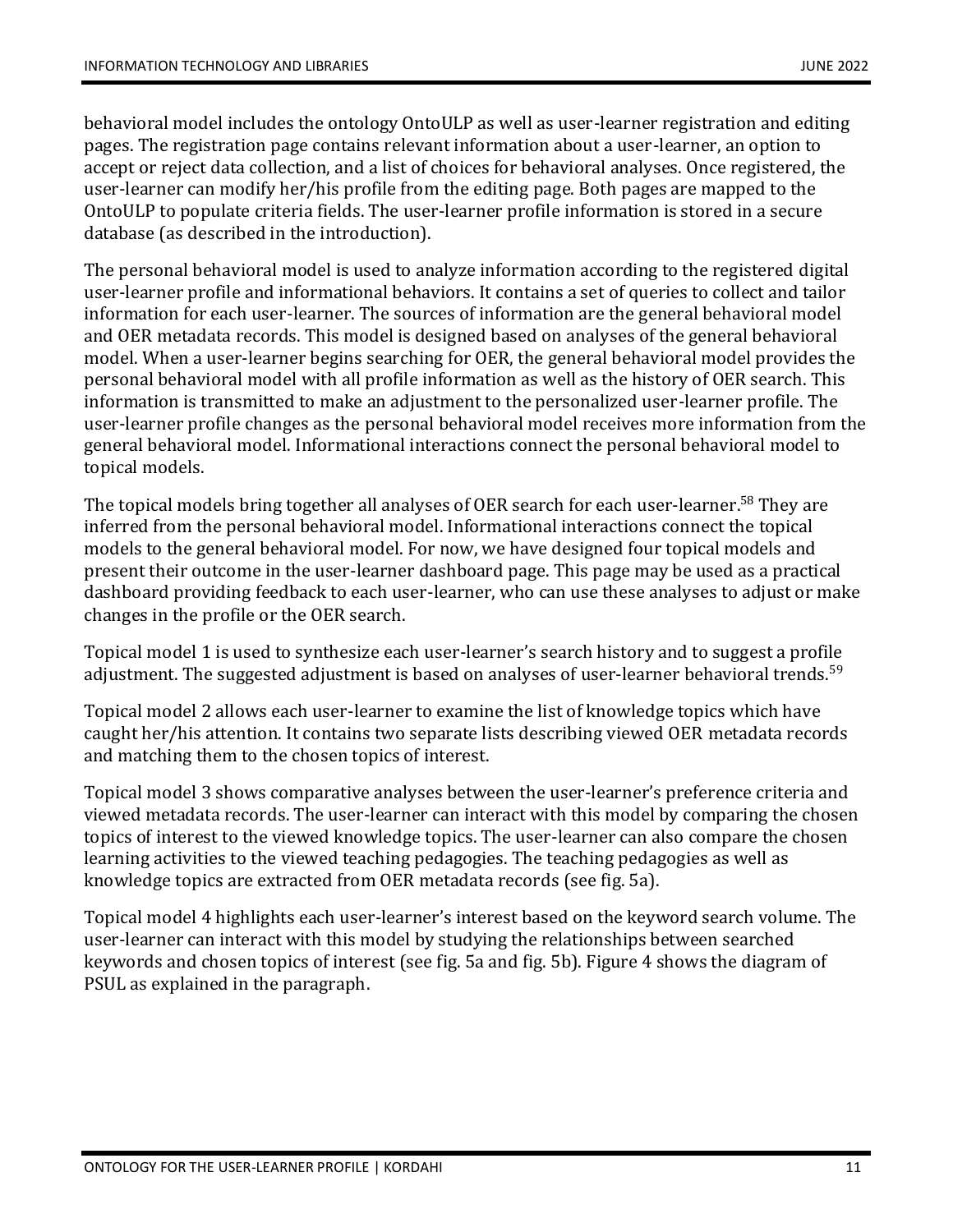

**Figure 4.** The PSUL diagram based on the Kelly and Belkin's system (2002). 60

## **ONTOULP AND ITS MODELING SYSTEM IN THE CONTEXT OF A THEMATIC DIGITAL UNIVERSITY**

For now, OntoULP and its application program are implemented in the Digital University Engineering and Technology private platform which is hosted on a private server. We conducted a technical test to mainly assess OntoULP's precision and performance.

The digital university's team has sent us a complete archive of their OER metadata records. These OER metadata records are saved on the private server with the Digital University Engineering and Technology platform. Once a user-learner is registered to this platform, she/he can carry out actions through the PSUL. For example, these actions are a search by keyword, personalization of profile, tailored-made analysis of OER search, and visualization of analyses in the dashboard.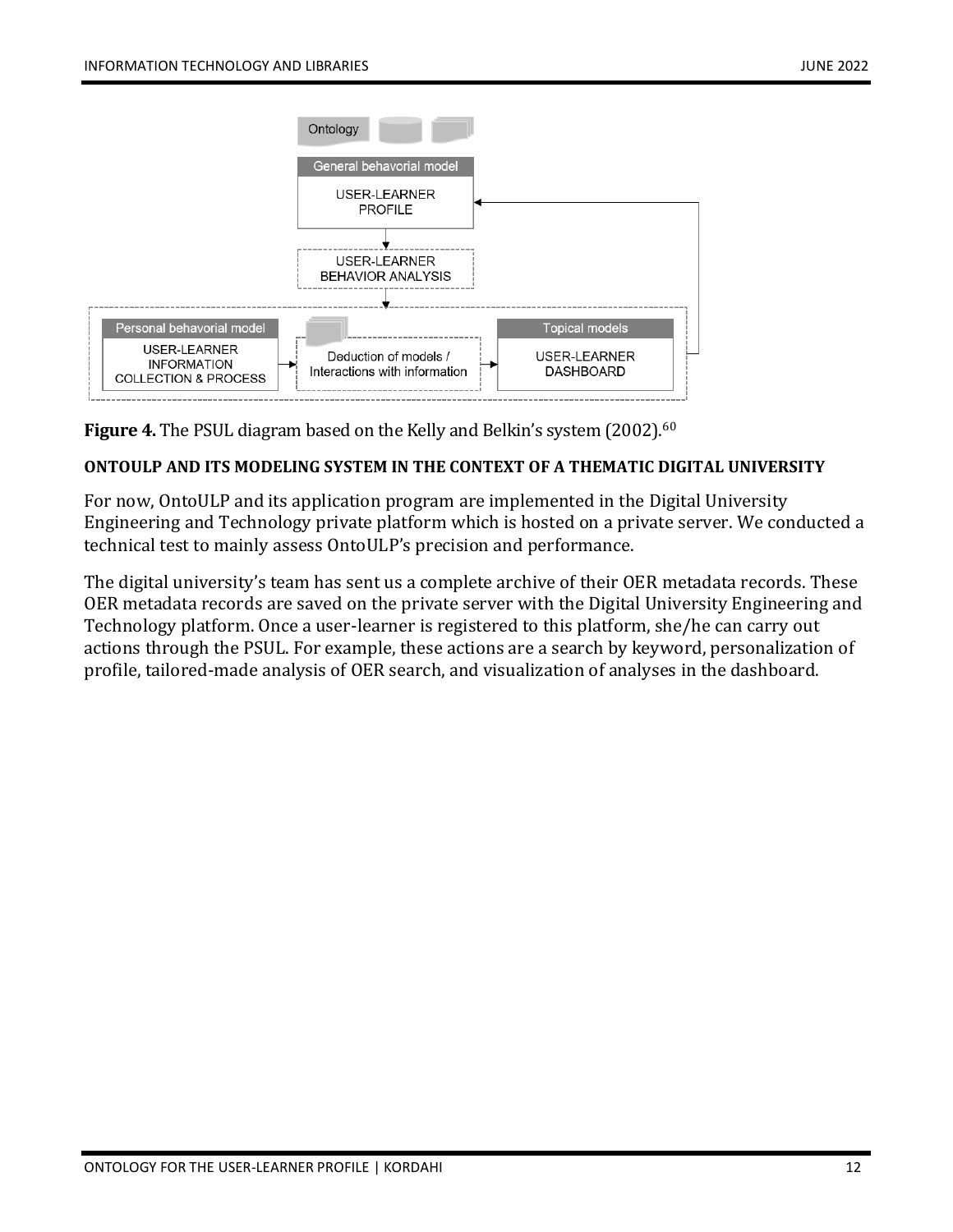

**Figure 5a.** Screenshot of a section of the dashboard. The bar chart shows comparative analyses between a user-learner's topic of interest and knowledge topics. The knowledge topics are extracted from the viewed OER metadata records.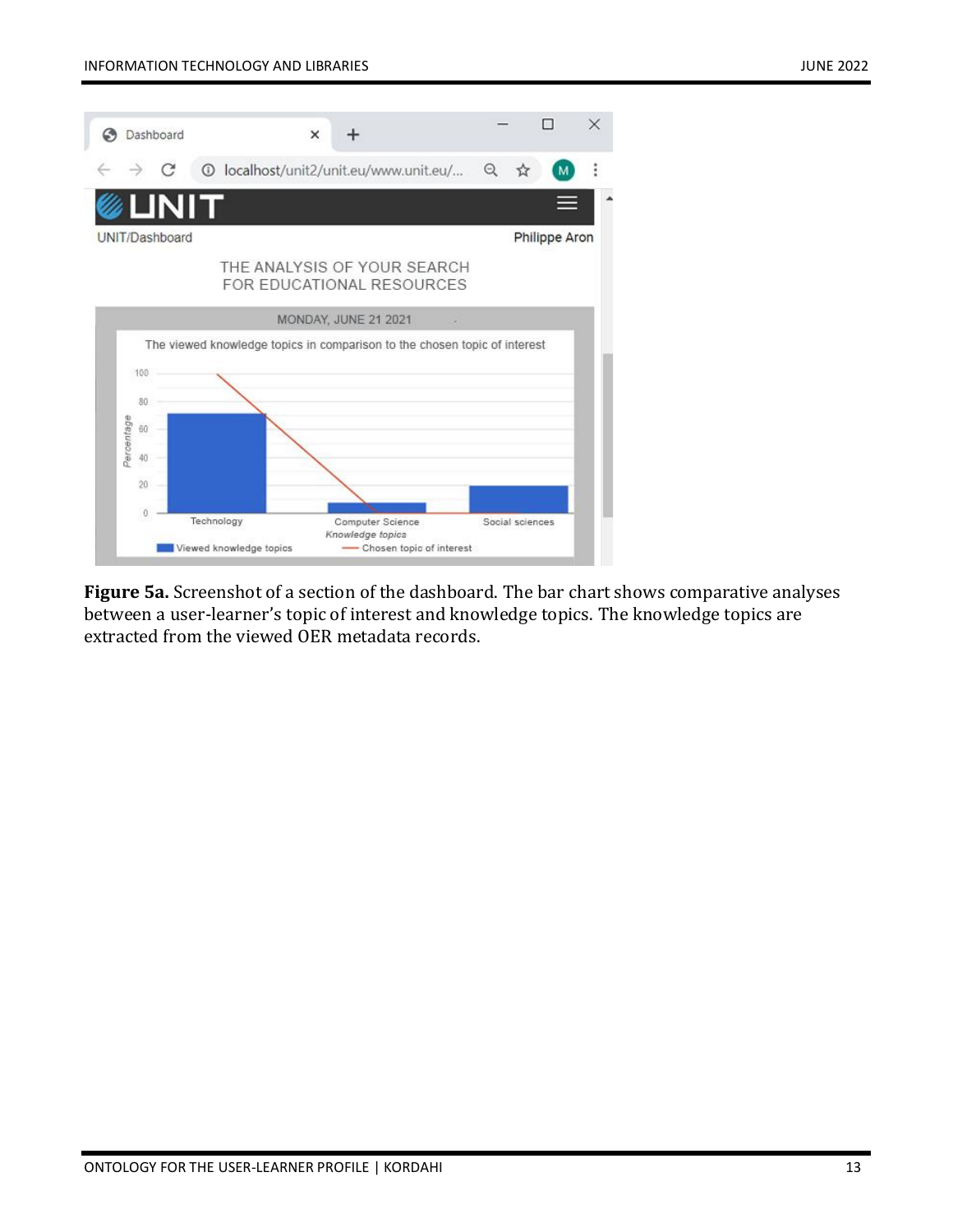

**Figure 5b.** Screenshot of a section of the dashboard. The pie chart highlights a user-learner's interest based on a keyword search volume. The bar chart shows comparative analyses between a user-learner learning activities and viewed teaching pedagogies. The keywords are extracted from the search. The teaching pedagogies are extracted from OER metadata records**.** 

To avoid making the article longer, in figures 5a and 5b, we show brief results of a technical test. In this example, the user-learner's identity is fictitious, or the user-learner's persona is a construct.<sup>61</sup>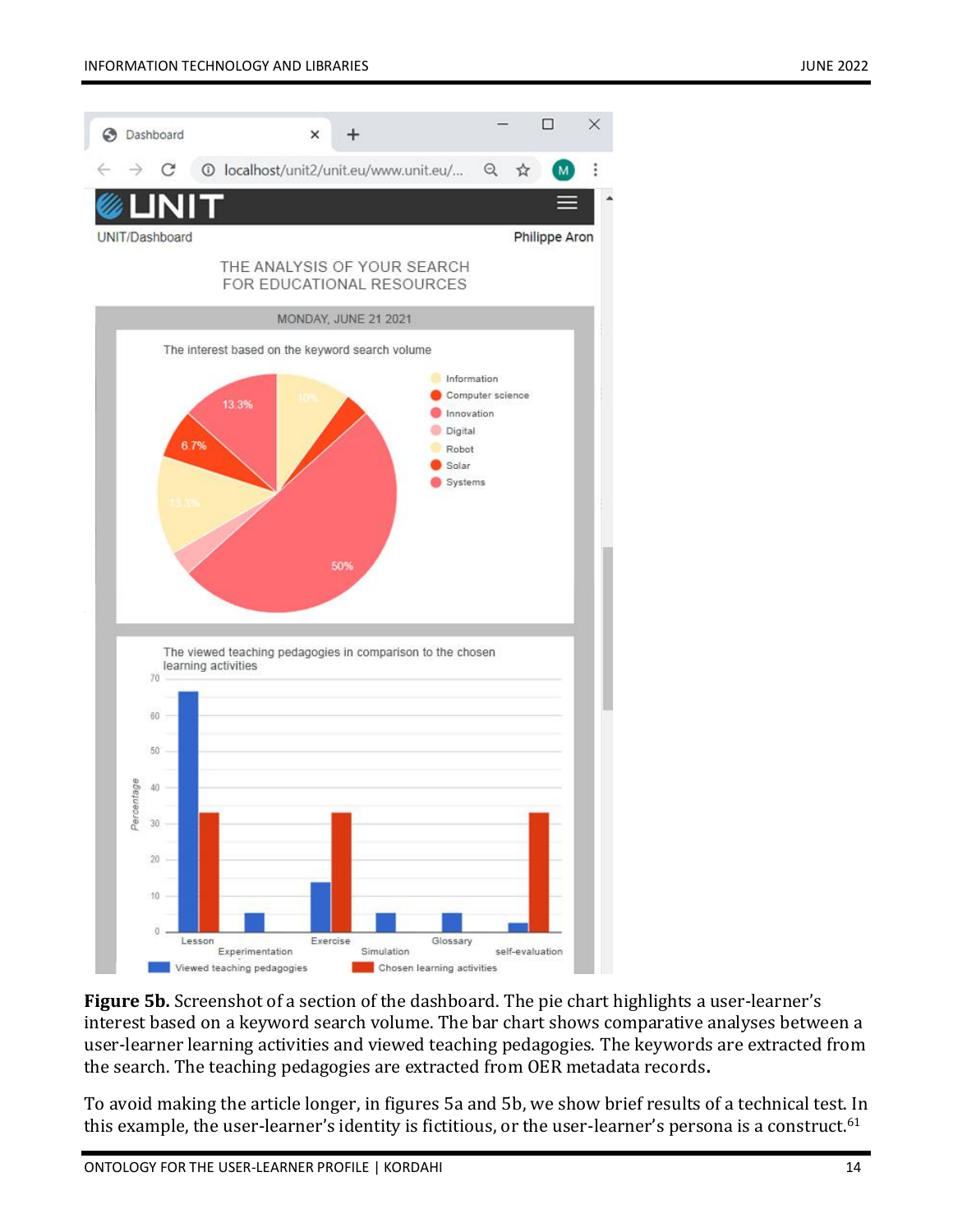In other words, the user-learner's identity is not real, it is fabricated to conduct and complete the technical test. When registering, this user-learner has selected the *technology* topic (Dewey class 600) in addition to the *management and public relations* subtopic (Dewey division 650). This userlearner has also selected all topical models. During a viewing session, this user-learner chose to search for OER while using a few keywords. The keywords were chosen according to the userlearner's profile and in order to continue the technical test.

# **DISCUSSION AND CONCLUSION**

The ontology for the digital User-Learner Profile is a first approach based on the Semantic Web. It is designed for the personalization of interactions and retrieval of tailored information. We have combined standardized and validated resources, such as the IMS LIP, Bloom's Taxonomy, and knowledge domains ontology, to allow the user-learner's search analyses.

We have discussed the design of a new application program prototype allowing a user-learner to analyze the search for OER according to her/his digital profile. PSUL provides automated real-time feedback based on the user-learner's search history and information she/he has inserted about herself/himself. We have then demonstrated the integration of the OntoULP and PSUL into a mirror site to perform a technical test.

The ontology's main characteristics are flexibility and adaptability. While designing OntoULP, we have reused or restructured resources to allow its use in other Thematic Digital Universities and online learning environments, including digital libraries. Another advantage of OntoULP is the application of several information processing techniques. For example, a registered user-learner can self-assess her/his search for OER by keywords. She/he can also analyze the relevance of the search for OER through the PSUL.

We have successfully overcome three essential limitations. The first limitation concerns the literature on the subject (see Literature review section). While contributing to the field of research in information technology and digital libraries, this work has also drawn on disciplines as diverse as those of education as well as cognitive, social, and human sciences. The terminological definitions of disciplines, concepts, and even methods vary over decades or centuries, and among groups of researchers. We have made every effort to define the different terms correctly and to cite the corresponding researchers. The second difficulty relates to the design of OntoULP. Published works dealing with this topic are rare. We used an exploratory research approach and the published works of renowned international researchers to fine-tune our study (see the Exploratory research approach and Literature review sections). We then determined the classes and objects as well as relationships between them. The third constraint concerns the design of the PSUL by following the Thematic Digital Universities policies and respecting the General Data Protection Regulations. According to the regulations, we have opted for an optional registration to Thematic Digital Universities and to collecting information on the digital user-learner profile. Thus, the user-learner will always have the possibility of registering to these platforms to make a tailor-made information analysis according to the digital profile.

As we conclude our work, we have a plan to focus our research and initiatives in the following areas. Firstly, we will further deepen our study of OntoULP classes to further increase their precision. We will also examine the search personalization of OER based on uses and practices of algorithms in the OntoULP.<sup>62</sup> For example, by relying on newer version of the ontology we will identify the topics of interest, which may interest a specific user-learner. We will implement this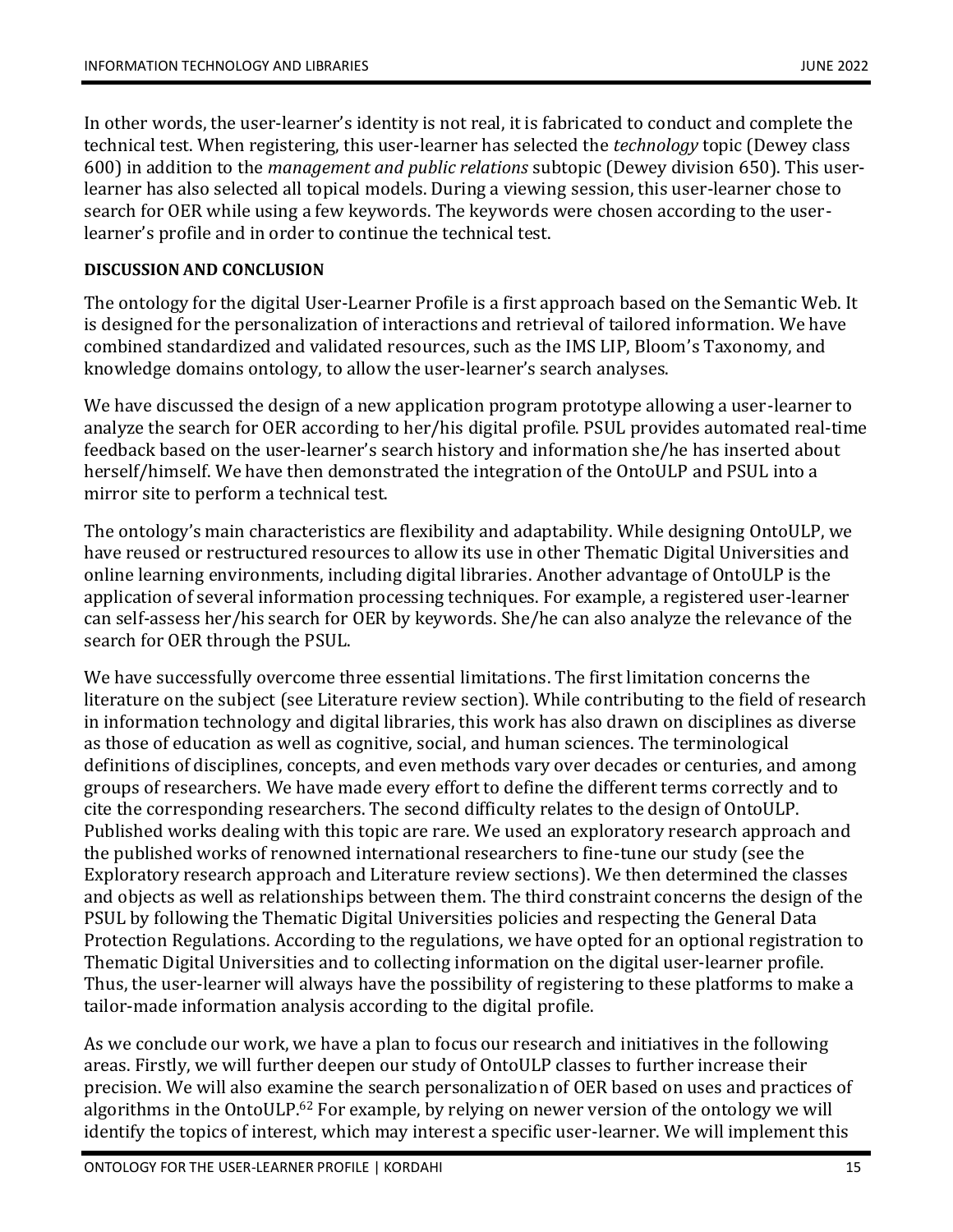newer version in some Thematic Digital Universities to perform technical tests. Secondly, we will conduct qualitative and quantitative studies to analyze participants' behavior while using OntoULP and its application program, in the context of Thematic Digital Universities. For example, we will examine how many participants would choose to use the OntoULP and PSUL as well as how many wouldn't (e.g., the usefulness of ontologies to participants). We will analyze the behavior of individuals with digital personae and make connections between their searches for OER.<sup>63</sup> We will study their profiles, behaviors, and interests to ultimately suggest OER (e.g., the use of recommendation systems). We will also analyze how participants' behavior and feedback may affect future findings. Participants would be previously selected to contribute to these studies. Thirdly, we will study the effects of OntoULP and PSUL practices on the Thematic Digital Universities. This study will concern an analysis of the Thematic Digital Universities' search engines and users-learners' needs. For example, exploratory research will allow us to better understand user-learners' informational needs and expectations when using the OER search engines. We will analyze the design of OER search engines considering these informational needs and expectations. We will then utilize and integrate these findings to suggest alternatives to the Thematic Digital Universities to further improve these search engines.

# **ACKNOWLEDGMENTS**

We thank the Digital University Association and Thematic Digital Universities for their elaborate and enlightening explanations concerning the platforms. We thank the reviewers and Claude Baltz, emeritus professor in information and communication Sciences at the Paris 8 University, for carefully reviewing this article and for enriching it with their expert observations. Thanks to Mohammad Hajj Hussein, communication and IT engineer, for his help programming the dashboard.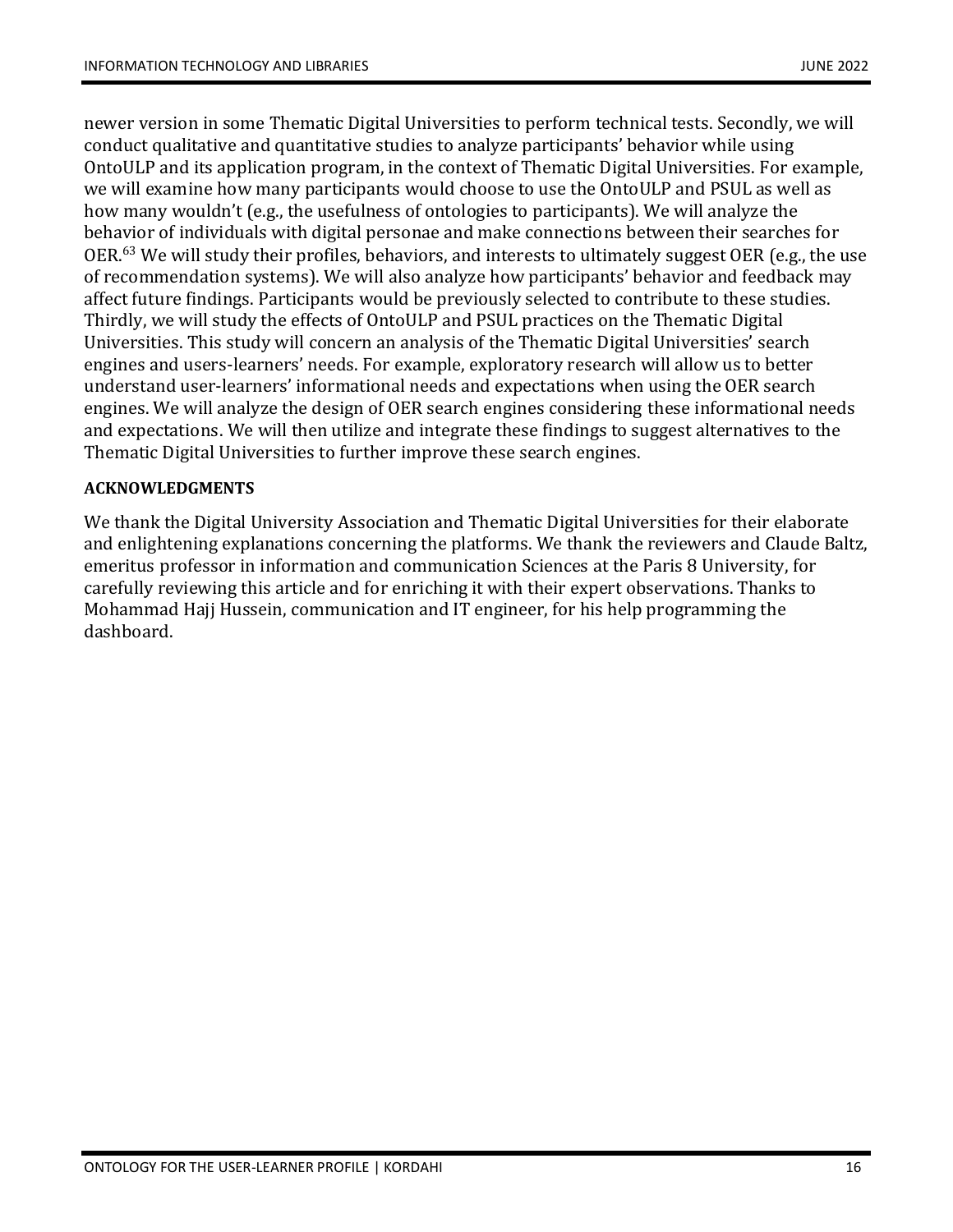#### **APPENDIX: SEMISTRUCTURED QUESTIONNAIRE EXAMPLE**

Email subject: Digital University Engineering and Technology

Dear Sir, Madam,

I am affiliated to the Paragraph research laboratory at the Paris 8 University (*Laboratoire de recherche Paragraphe*, *Université Paris 8*).

I am writing to you to gather further information concerning the Digital University Engineering and Technology. The objective of the semistructured questionnaire is to deepen my comprehension of the practices of Digital University Engineering and Technology in order to write a research article and contribute to its improvement.

I would be grateful if you could answer the following questions:

- What are your responsibilities at the Digital University Engineering and Technology?
- Do the Thematic Digital Universities as well as Digital University Engineering and Technology provide "open" educational resources?
- Are the educational resources accessible only to students enrolled in the training programs of partner universities?
- How is the access to educational resources made?
- Do the educational resources follow document processing for their indexing?
- Is the document processing specific to the Thematic Digital Universities?
- What are the expectations of "users" searching for educational resources?

Thank you in anticipation

Sincerely yours,

Marilou Kordahi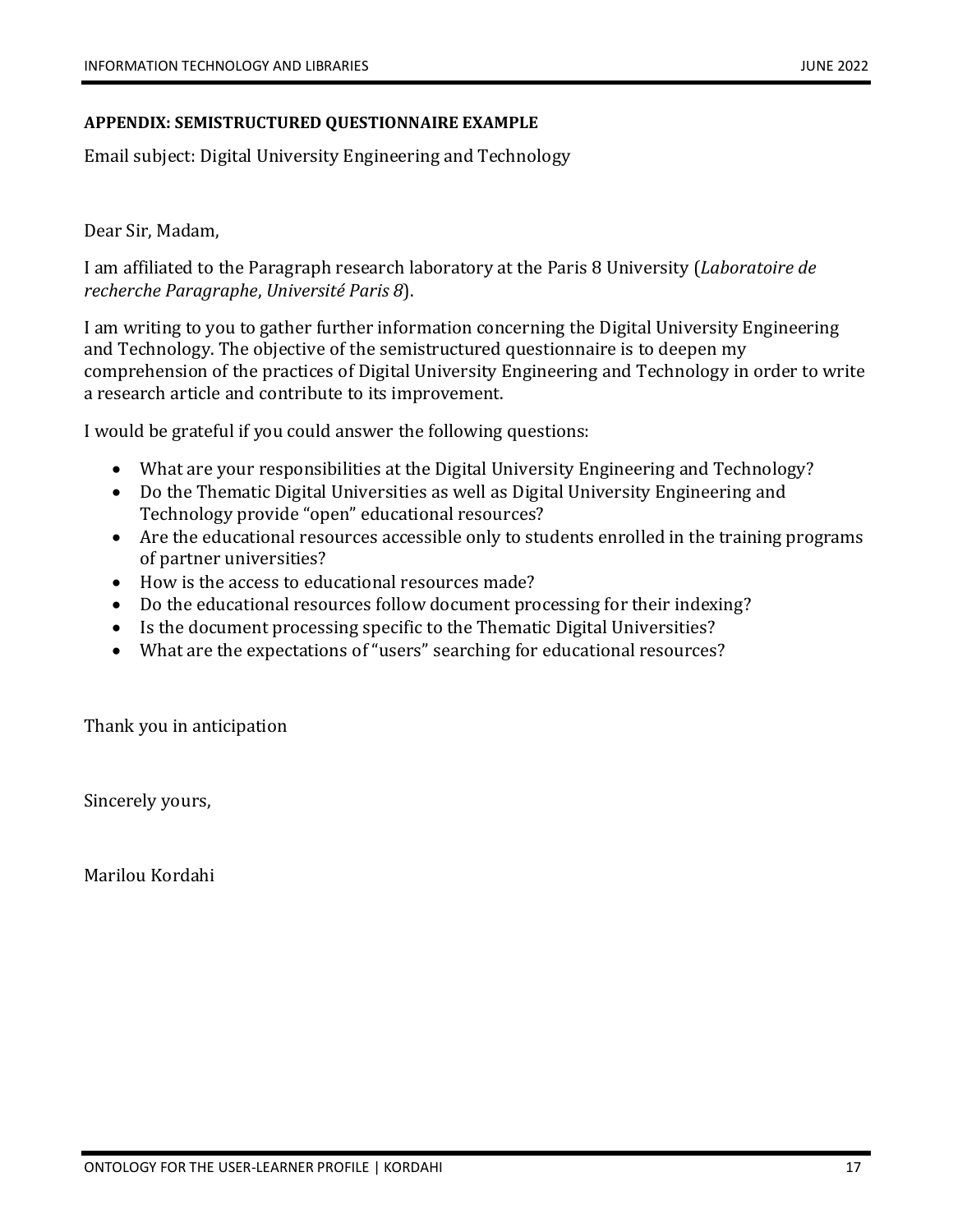# **ENDNOTES**

- <sup>1</sup> "Cape Town Open Education Declaration: Unlocking the Promise of Open Educational Resources," 2007, [http://www.capetowndeclaration.org/read-the-declaration.](http://www.capetowndeclaration.org/read-the-declaration)
- <sup>2</sup> UNESCO, "Forum on the Impact of Open Courseware for Higher Education in Developing Countries," (2002): 24, [http://unesdoc.unesco.org/images/0012/001285/128515e.pdf.](http://unesdoc.unesco.org/images/0012/001285/128515e.pdf)
- <sup>3</sup> William and Flora Hewlett Foundation, "Open Education," accessed April 5, 2022, [https://hewlett.org/strategy/open-education.](https://hewlett.org/strategy/open-education)
- <sup>4</sup> UNESCO, "2012 Paris OER Declaration," 2012, [http://www.unesco.org/new/fileadmin/MULTIMEDIA/HQ/CI/WPFD2009/English\\_Declaratio](http://www.unesco.org/new/fileadmin/MULTIMEDIA/HQ/CI/WPFD2009/English_Declaration.html) [n.html.](http://www.unesco.org/new/fileadmin/MULTIMEDIA/HQ/CI/WPFD2009/English_Declaration.html)
- <sup>5</sup> Camille Thomas, Kimberly Vardeman, and Jingjing Wu, "User Experience Testing in the Open Textbook Adaptation Workflow," *Information Technology and Libraries Journal* 40, no. 1 (2021): 1–18, [https://doi.org/10.6017/ital.v40i1.12039.](https://doi.org/10.6017/ital.v40i1.12039)
- <sup>6</sup> Digital University Engineering and Technology, "Open Educational Resources for Engineering and Technology," accessed April 5, 2022, https://unit.eu.
- 7 Jean Delpech de Saint Guilhem, Sonia Dubourg-Lavroff, and Jean-Yves de Longueau, "Thematic Digital Universities," *General Inspectorate of the National Education and Research Administration*, 2016, [https://www.enseignementsup](https://www.enseignementsup-recherche.gouv.fr/cid104387/www.enseignementsup-recherche.gouv.fr/cid104387/les-universites-numeriques-thematiques.html)[recherche.gouv.fr/cid104387/www.enseignementsup-recherche.gouv.fr/cid104387/les](https://www.enseignementsup-recherche.gouv.fr/cid104387/www.enseignementsup-recherche.gouv.fr/cid104387/les-universites-numeriques-thematiques.html)[universites-numeriques-thematiques.html.](https://www.enseignementsup-recherche.gouv.fr/cid104387/www.enseignementsup-recherche.gouv.fr/cid104387/les-universites-numeriques-thematiques.html)
- <sup>8</sup> Asim Ullah, Shah Khusro, and Irfan Ullah, "Bibliographic Classification in the Digital Age: Current Trends & Future Directions," *Information Technology and Libraries* 36, no. 3 (2017): 48–77, [https://doi.org/10.6017/ital.v36i3.8930;](https://doi.org/10.6017/ital.v36i3.8930) Anne Boyer, "Thematic Digital Universities: Report," *Sciences et Technologies de l'Information et de la Communication pour l'Éducation et la Formation* 18, no. 1 (2011): 39–52.
- <sup>9</sup> Sihem Zghidi and Mokhtar Ben Henda, "Open Educational Resources and Open Archives in the Open Access Movement: An Educational Engineering and Scientific Research Crossed Analysis," *Distances and Mediations of Knowledge* 31 (2020), [https://doi.org/10.4000/dms.5347.](https://doi.org/10.4000/dms.5347)
- <sup>10</sup> Diane Kelly and Nicholas J. Belkin, "A User Modeling System for Personalized Interaction and Tailored Retrieval in Interactive IR," *Proceedings of the American Society for Information Science and Technology* 39, no. 1 (2002): 316–25, [https://doi.org/10.1002/meet.1450390135.](https://doi.org/10.1002/meet.1450390135)
- <sup>11</sup> IEEE Learning Technology Standards Committee, "Learning Object Metadata, Final Draft Standard, 1484.12.1-2002," [http://ltsc.ieee.org/wg12.](http://ltsc.ieee.org/wg12)
- $12$  Gregory M. Shreve, and Marcia Lei Zeng, "Integrating Resource Metadata and Domain Markup in an NSDL Collection," in *International Conference on Dublin Core and Metadata Applications* (2003): 223–29.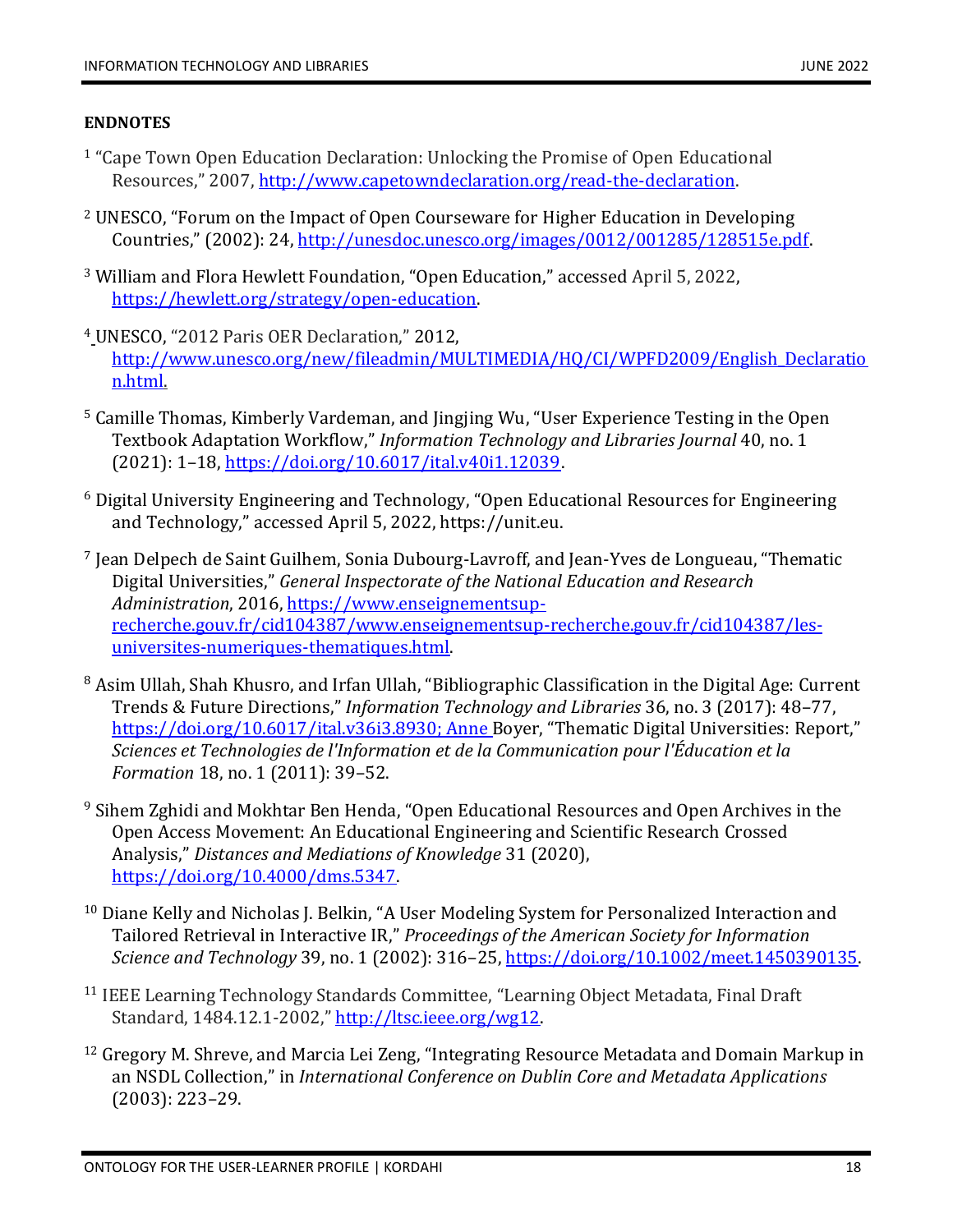- $13$  French Standardization Association, "Description Standard for the Field of Education in France – Part 1: Description of Learning Resources (NoDEfr-1), NF Z76-041," 2019.
- <sup>14</sup> Arthur Allison, James Currall, Michael Moss, and Susan Stuart, "Digital Identity Matters," *Journal of the American Society for Information Science and Technology* 56, no. 4 (2005): 364–72, [https://doi.org/10.1002/asi.20112.](https://doi.org/10.1002/asi.20112)
- <sup>15</sup> Katalin Feher, "Digital Identity and the Online Self: Footprint Strategies An Exploratory and Comparative Research Study." *Journal of Information Science* 47, no. 2 (2021): 192–205. [https://doi.org/10.1177/0165551519879702.](https://doi.org/10.1177/0165551519879702)
- <sup>16</sup> Robyn Caplan and Danah Boyd, "Who Controls the Public Sphere in an Era of Algorithms," *Mediation, Automation, Power* (2016), [https://www.datasociety.net/pubs/ap/MediationAutomationPower\\_2016.pdf.](https://www.datasociety.net/pubs/ap/MediationAutomationPower_2016.pdf)
- <sup>17</sup> Thomas R. Gruber, "A Translation Approach to Portable Ontology Specifications," *Knowledge Acquisition* 5, no. 2 (1993): 199–220, [https://doi.org/10.1006/knac.1993.1008.](https://doi.org/10.1006/knac.1993.1008)
- <sup>18</sup> Gerhard Fischer, "User Modeling in Human–Computer Interaction," *User Modeling and User-Adapted Interaction* 11, no. 1 (2001): 65–86, [https://doi.org/10.1023/A:1011145532042.](https://doi.org/10.1023/A:1011145532042)
- <sup>19</sup> Yannia Kalfoglou and Marco Schorlemmer, "Ontology Mapping: The State of the Art," *The Knowledge Engineering Review* 18, no. 1 (2003): 1–31, [https://doi.org/10.1017/S0269888903000651.](https://doi.org/10.1017/S0269888903000651)
- <sup>20</sup> Tom Gruber, "Collective Knowledge Systems: Where the Social Web Meets the Semantic Web," *Web Semantics: Science, Services and Agents on the World Wide Web* 6 no. 1 (2008): 4–13, [https://doi.org/10.1016/j.websem.2007.11.011.](https://doi.org/10.1016/j.websem.2007.11.011)
- <sup>21</sup> Peter Ingwersen, "Search Procedures in the Library Analysed from the Cognitive Point of View," *Journal of Documentation* 38, no. 3 (1982): 165–97, [https://doi.org/10.1108/eb026727.](https://doi.org/10.1108/eb026727)
- <sup>22</sup> Tefko Saracevic, Amanda Spink, and Mei-Mei Wu, "Users and Intermediaries in Information Retrieval: What Are They Talking About?" in *User Modeling: Proceedings of the Sixth International Conference* (Vienna: Springer, 1997): 43–54.
- <sup>23</sup> Núria Ferran, Enric Mor, and Julià Minguillón, "Towards Personalization in Digital Libraries through Ontologies," *Library Management* 26, no. 4/5 (2005): 206–17. [https://doi.org/10.1108/01435120510596062.](https://doi.org/10.1108/01435120510596062)
- <sup>24</sup> Katrien Verbert, Erik Duval, Joris Klerkx, Sten Govaerts, and José Luis Santos, "Learning Analytics Dashboard Applications," *American Behavioral Scientist* 57, no. 10 (2013): 1500– 1509, [https://doi.org/10.1177/0002764213479363.](https://doi.org/10.1177/0002764213479363)
- <sup>25</sup> Digital University Association, "Open Educational Resources for All," accessed April 5, 2022, [https://univ-numerique.fr.](https://univ-numerique.fr/)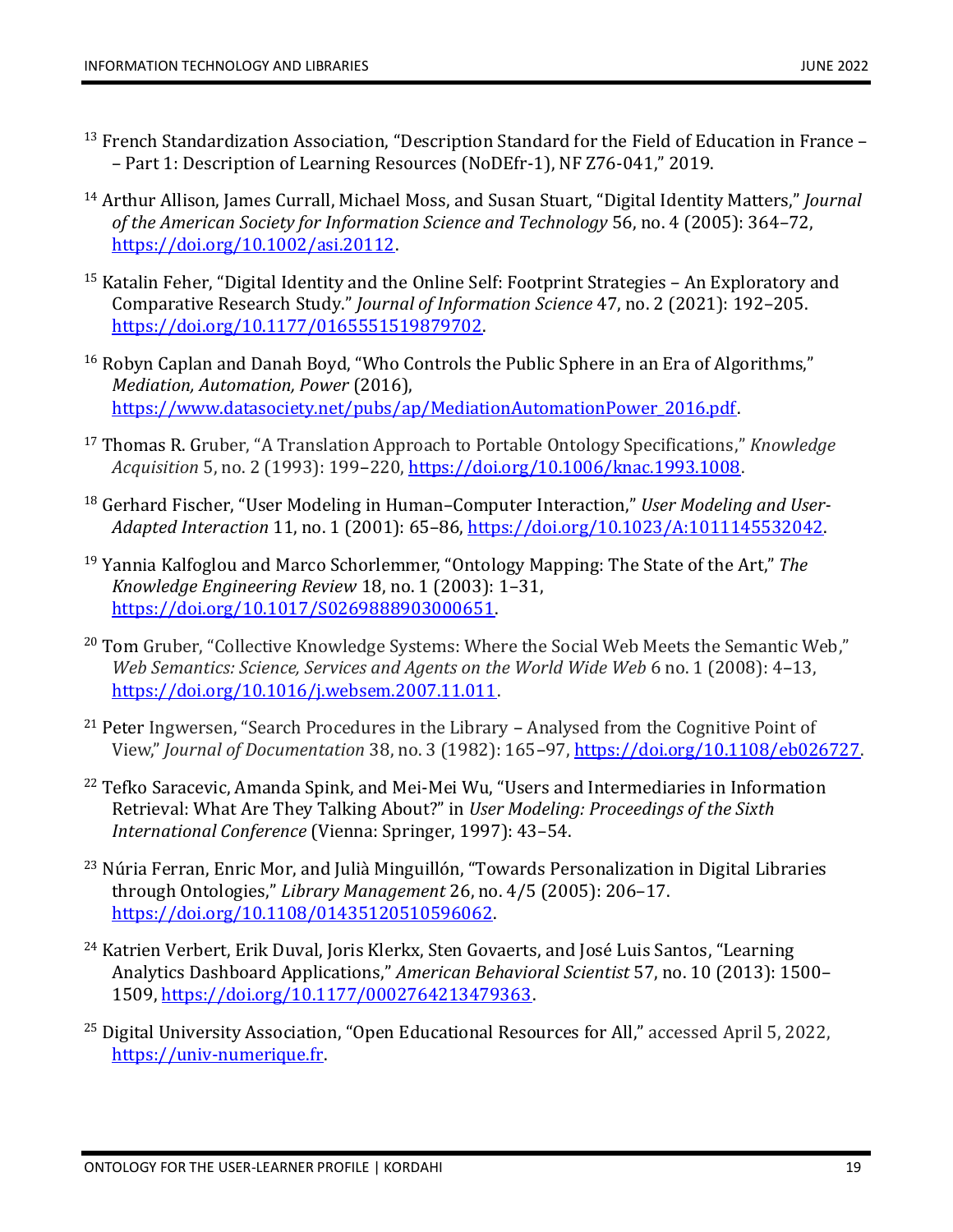- <sup>26</sup> Deborah Arnold, "The French Thematic Digital Universities  $A 360^\circ$  Perspective on Open and Digital Learning," in *European Distance and E-Learning Network Conference Proceedings*, no. 1 (2018): 370–78.
- $27$  Director of the Digital University in Health and Sport messaged author, May 3, 2021.
- <sup>28</sup> Director of the Virtual University of Environment and Sustainable Development messaged author, January 6, 2021.
- <sup>29</sup> Director of the Digital University in Economics and Management messaged author, December 08, 2020.
- $30$  General Secretary of the Open University of the Humanities messaged author, May 1, 2021.
- <sup>31</sup> Member of Digital University Association messaged author, December 18, 2020.
- $32$  Director of the Digital University Engineering and Technology messaged author, December 11, 2020.
- <sup>33</sup> Laecio Araujo Costa, Leandro Manuel Pereira Sanches, Ricardo José Rocha Amorim, Laís do Nascimento Salvador, and Marlo Vieira dos Santos Souza, "Monitoring Academic Performance Based on Learning Analytics and Ontology: A Systematic Review," *Informatics in Education* 19, no. 3 (2020): 361–97.
- <sup>34</sup> Benjamin S. Bloom, David R. Krathwohl, and Bertram B. Masia, *Taxonomy of Educational Objectives: The Classification of Educational Goals* (New York: Longman, 1984).
- <sup>35</sup> Colin Smythe, Frank Tansey, and Robby Robson, "IMS Learner Information Package. Best Practice & Implementation Guide," IMS Global Learning Consortium, 2001.
- <sup>36</sup> Rebecca Green and Michael Panzer, "The Ontological Character of Classes in the Dewey Decimal Classification," *The library*, (2009), [https://www.ergon](https://www.ergon-verlag.de/isko_ko/downloads/aiko_vol_12_2010_25.pdf)[verlag.de/isko\\_ko/downloads/aiko\\_vol\\_12\\_2010\\_25.pdf](https://www.ergon-verlag.de/isko_ko/downloads/aiko_vol_12_2010_25.pdf)
- <sup>37</sup> Marilou Kordahi, «Le Changement de l'Apprentissage, l'Ontologie du Profil de l'Utilisateur-Apprenant, » Management des Technologies Organisationnelles, 10 (2020): 73–88.
- <sup>38</sup> Marilou Kordahi, "Information Literacy: Ontology Structures User-Learner Profile in Online Learning Environment," in *Seventh European Conference on Information Literacy*, (2021): 130, [http://ecil2021.ilconf.org/wp](http://ecil2021.ilconf.org/wp-content/uploads/sites/9/2021/09/ECIL2021_Book_of_Abstracts_FINAL_v3.pdf#page=149)[content/uploads/sites/9/2021/09/ECIL2021\\_Book\\_of\\_Abstracts\\_FINAL\\_v3.pdf#page=149.](http://ecil2021.ilconf.org/wp-content/uploads/sites/9/2021/09/ECIL2021_Book_of_Abstracts_FINAL_v3.pdf#page=149)
- <sup>39</sup> "IMS Learner Information Package Accessibility for LIP Best Practice and Implementation Guide," IMS Global Learning Consortium, last revised June 18, 2003, [https://www.imsglobal.org/accessibility/acclipv1p0/imsacclip\\_bestv1p0.html.](https://www.imsglobal.org/accessibility/acclipv1p0/imsacclip_bestv1p0.html)
- <sup>40</sup> Judy Kay, "Learner Know Thyself: Student Models To Give Learner Control and Responsibility," in *Proceedings of International Conference on Computers in Education* (1997): 17–24.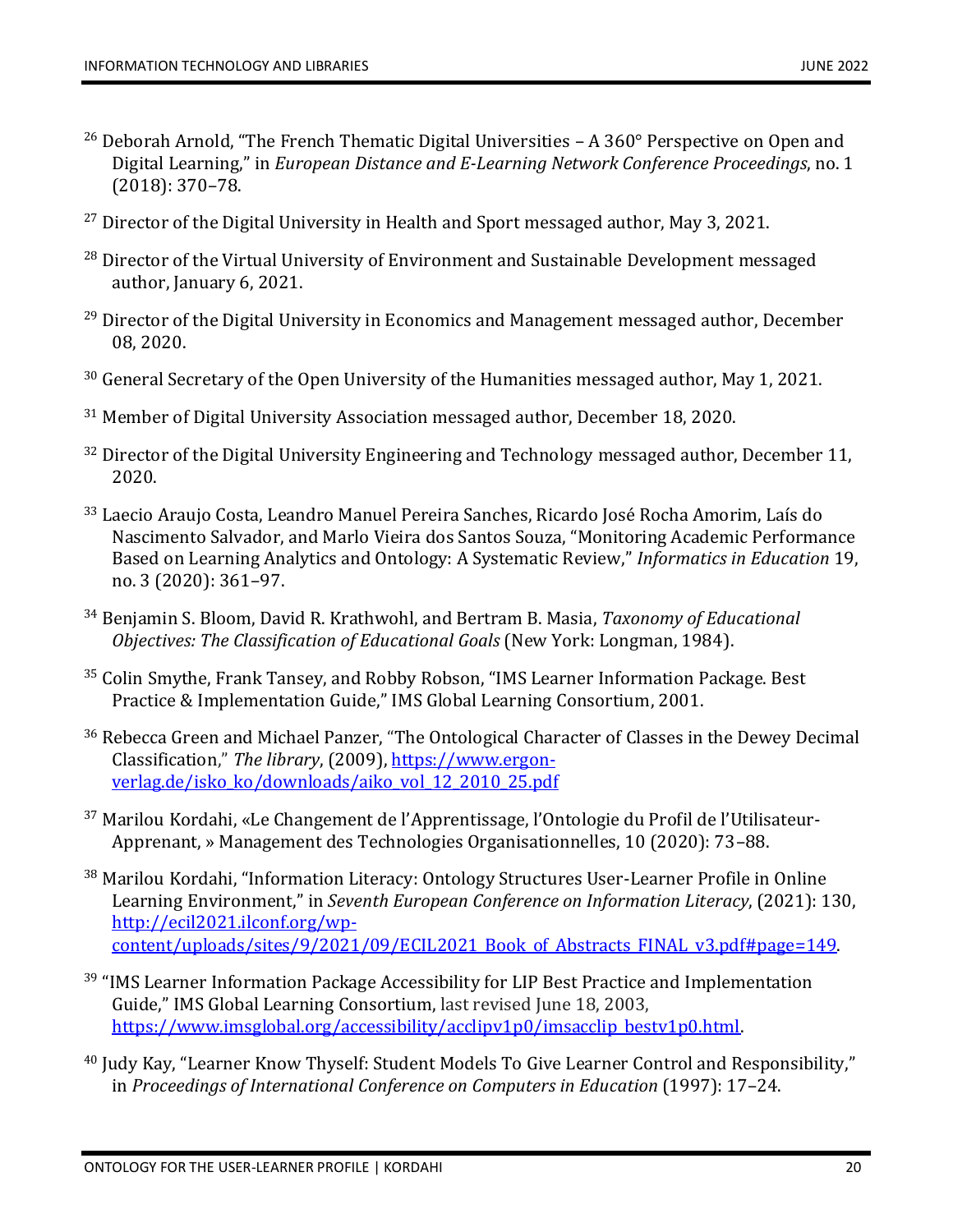- <sup>41</sup> Susan Bull, "Supporting Learning with Open Learner Models," in *Proceedings of 4th Hellenic Conference with International Participation Information and Communication Technologies in Education* (2004): 47–61.
- <sup>42</sup> Peter Dolog and Wolfgang Nejdl, "Challenges and Benefits of the Semantic Web for User Modelling," in *Proceedings of the Workshop on Adaptive Hypermedia and Adaptive Web-Based Systems (AH2003) at 12th International World Wide Web Conference* (2003).
- <sup>43</sup> IMS Global Learning Consortium, "IMS Learner Information Package Accessibility for LIP Best Practice and Implementation Guide," para. 2.
- <sup>44</sup> Gilbert Paquette, "Ontology-Based Educational Modelling-Making IMS-LD Visual," *Technology, Instruction, Cognition & Learning* 7, no. 3–4 (2010): 263–93.
- <sup>45</sup> John Seely Brown and Richard P. Adler, "Open Education, the Long Tail, and Learning 2.0," *Educause Review* 43, no. 1 (2008): 16–20.
- <sup>46</sup> Open University of the Humanities, "How To Write and Publish a Scientific Article," accessed on April 5, 2022, https://uoh.fr/front/noticefr/?uuid=6a063dd7-3a02-482a-9857- 934501f7c82d.
- <sup>47</sup> Lorin W. Anderson, David R. Krathwohl, Peter W. Airiasian, Kathleen A. Cruikshank, Richard E. Mayer, Paul R. Pintrich, James Raths, and Merlin C. Wittrock. *A Taxonomy for Learning, Teaching and Assessing: A Revision of Bloom's Taxonomy of Educational Objectives* (New York: Longman Publishing Group, 2001).
- <sup>48</sup> Birger Hjørland, "Theories are Knowledge Organizing Systems (KOS)." *Knowledge Organization* 42, no. 2 (2017): 113–28, [https://doi.org/10.5771/0943-7444-2015-2-113.](https://doi.org/10.5771/0943-7444-2015-2-113)
- <sup>49</sup> Walter Moreira and Daniel Martínez-Ávila, "Concept Relationships in Knowledge Organization Systems: Elements for Analysis and Common Research Among Fields," *Cataloging & Classification Quarterly* 56, no. 1 (2018): 19–39, [https://doi.org/10.1080/01639374.2017.1357157.](https://doi.org/10.1080/01639374.2017.1357157)
- <sup>50</sup> Wayne A. Wiegand, "The 'Amherst Method': The Origins of the Dewey Decimal Classification Scheme." *Libraries & Culture* 33, no. 2 (1998): 175–94.
- <sup>51</sup> Melvil Dewey, *Dewey Decimal Classification and Relative Index,* ed. Joan S. Mitchell, Julianne Beall, Giles Martin, and Winton E. Matthews, 22<sup>nd</sup> ed., (Dublin, Ohio: OCLC, 2003).
- <sup>52</sup> Joan S. Mitchell, "DDC 22: Dewey in the World, the World in Dewey," *Advances in Knowledge Organization* 9 (2004): 139–45.
- <sup>53</sup> Hamid Saeed and Abdus Sattar Chaudhry, "Using Dewey Decimal Classification Scheme (DDC) for Building Taxonomies for Knowledge Organisation," *Journal of Documentation* 58, no. 5 (2002): 575–83.
- <sup>54</sup> Rebecca Green and Michael Panzer, "The Interplay of Big Data, WorldCat, and Dewey," *Advances in Classification Research Online* 24, no. 1 (2013): 51–58.